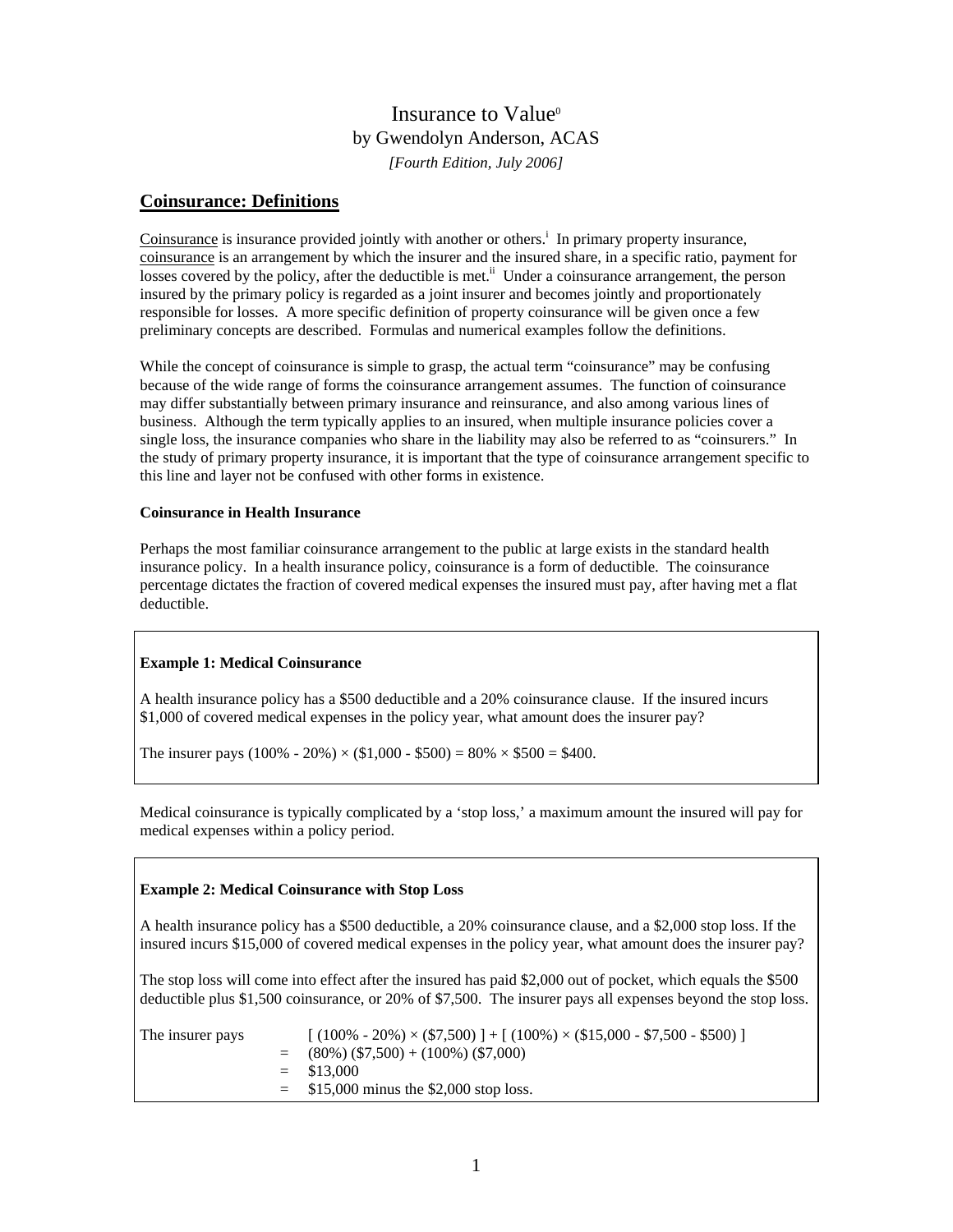The purpose of medical coinsurance is to provide a monetary form of disincentive for the insured to incur frivolous medical expenditures. The flat deductible strengthens this effect. The purpose of the stop loss is to prevent catastrophic financial consequences in a major health crisis.

The incentives placed on the insured by coinsurance in property insurance are substantially different than those in health insurance. And beyond its incentive role, property coinsurance is critical to maintaining balance in actuarial rating equations.

## **Coinsurance in Property Insurance**

Property coinsurance is somewhat less familiar to the public than medical coinsurance. First, not everyone has property to insure. Second, not all insurance companies employ coinsurance arrangements. Third, where the coinsurance clause does exist, it will play absolutely no role for policyholders who maintain a level of coverage equal to, or nearly equal to, the value of their property.

In a standard *health* insurance agreement, the policyholder is a joint insurer up to the level of the stop loss. In a standard *property* insurance agreement, the policyholder is regarded as a joint insurer only when insuring property for less than the required portion of its full value; only then does the insured become jointly and proportionately responsible for losses. For policyholders who do not wish to self-insure, the property coinsurance clause will clearly induce them to maintain adequate coverage against insured perils.

Property coinsurance obligates the insured to keep a specific amount of insurance in force on the insured property, or else face penalties in the event of loss. The required level of insurance may be a stated amount or a percentage of the property value. In the event the insured purchases a policy with a face value equal to or greater than the required amount, coinsurance does not play any role in calculating indemnity on insured losses, and a covered loss will be fully insured beyond the deductible. If the insured carries less than the required level of insurance on the property, then the extent coinsurance applies will be proportional to the degree to which the insured falls short of the requirement at the time of loss.

While the coinsurance clause contractually places the burden of maintaining adequate coverage onto the policyholder, the insurance company employing the clause still carries a certain legal responsibility for properly explaining policy terms and advising the insurance consumer on appropriate levels of coverage. Lawsuits in the past have held insurance companies liable for damages beyond the face values of their policies. In instances where insurers are forced to pay greater amounts than defined within the policies, they will undoubtedly not be permitted to collect back premiums on all policies similarly underinsured to compensate. For such reasons, it is important for insurance companies to consistently ensure that their policyholders are maintaining an adequate level of coverage. Maintaining insurance to value defines the goal of maintaining coverage at the level assumed within the actuarial premium rate calculations.

In primary property insurance, coinsurance may be specifically defined as an apportionment of losses between an insurer and its insured, such that the insurer pays a fraction of each insured loss equal to the coinsurance apportionment ratio. The coinsurance apportionment ratio applies after deductibles and other policy restrictions have been met.

The coinsurance apportionment ratio is the ratio of the designated amount of insurance (purchased by the property owner) to either (i) a stated sum, or (ii) a specified percentage of the value of the insured property.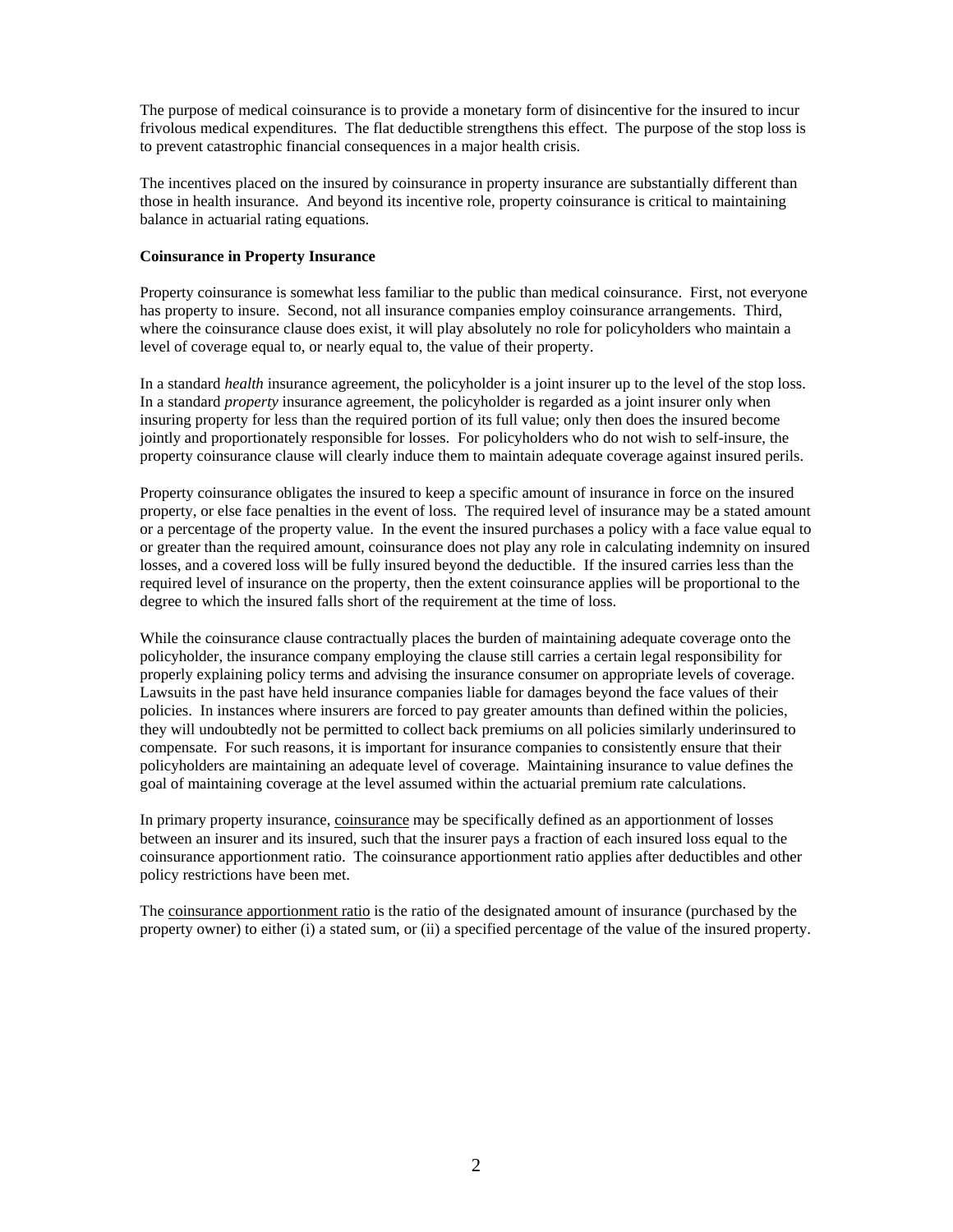The maximum coinsurance apportionment ratio is *one*. The designated insurance (represented in the numerator of the coinsurance apportionment ratio) may be:

- (1) the face amount of the policy requiring insurance,
- (2) the total face amounts of the insured's applicable policies, or
- (3) under provisional reporting form policies<sup>1</sup>, full insurance on the property values last reported before a loss.

A coinsurance clause is any policy provision that establishes a coinsurance arrangement.

The coinsurance requirement is the least amount of insurance for which the coinsurance apportionment ratio will equal *one* in a given coinsurance clause. In keeping with the format of the coinsurance apportionment ratio, the coinsurance requirement may be either (i) a stated sum, or (ii) a specified percentage of the value of the insured property. Under a provisional reporting form policy, the requirement may equal the true aggregate value of all property at the date of the latest report. As stated previously, when the coinsurance requirement is met, the coinsurance clause will not reduce indemnity for any loss.

A coinsurance deficiency is the amount by which a coinsurance requirement exceeds the carried insurance presently applicable to the coinsurance requirement.

A coinsurance penalty is the amount, greater than zero, by which an indemnity payment for a loss is reduced by the operation of a coinsurance clause. If no loss occurs when a coinsurance deficiency exists, no coinsurance penalty arises.

A coinsurer is an insured that fails to meet a coinsurance requirement, and is thus exposed to possible coinsurance penalties. A coinsurer provides a higher level of 'self-insurance' than an insured that meets the coinsurance requirement. A loss need not occur for an insured with a coinsurance deficiency to be a coinsurer; according to the terms of the contract, the insured is providing protection up to the maximum coinsurance penalty, whether or not losses occur. In the instance of a loss where the full face value of the deficient policy is paid, the insured bears a portion of the loss but *not* as a coinsurer. An insured with less than full coverage may be entitled to the full face amount of the policy whether or not a coinsurance clause applies, and in that case, no coinsurance penalties are considered to exist.

Insurance to value exists if property is insured to the exact extent assumed in the premium rate calculation. The rate calculation may assume that the average level of coverage is less than 100% of the value of the property*. Insurance to value* means *insurance to full value* only if 100% coverage is assumed in the rate computation. Underinsurance is coverage less than that assumed, and overinsurance is coverage beyond that assumed. As the concept of *insurance to value* is so closely tied to the premium rate calculation, it will become clearer later in the paper once the appropriate equations have been derived.

## **Coinsurance: Basic Formulas**

The following variables will be used to define simple coinsurance relationships:

|     |     | the indemnity received by the insured for a loss                 |
|-----|-----|------------------------------------------------------------------|
|     |     | the dollar amount of the loss (after the flat deductible is met) |
|     |     | the face amount of insurance                                     |
|     | $=$ | the dollar value of the property                                 |
| - C |     | the coinsurance percentage                                       |
|     |     |                                                                  |

<sup>&</sup>lt;sup>1</sup> Properties whose values are constantly changing, such as inventories, may be insured under periodic reporting forms. These types of policies have no face amounts, but require the insured to report at regular intervals the description and value of the covered property at each location and the amount and terms of specific insurance. Reports are typically made on a monthly basis.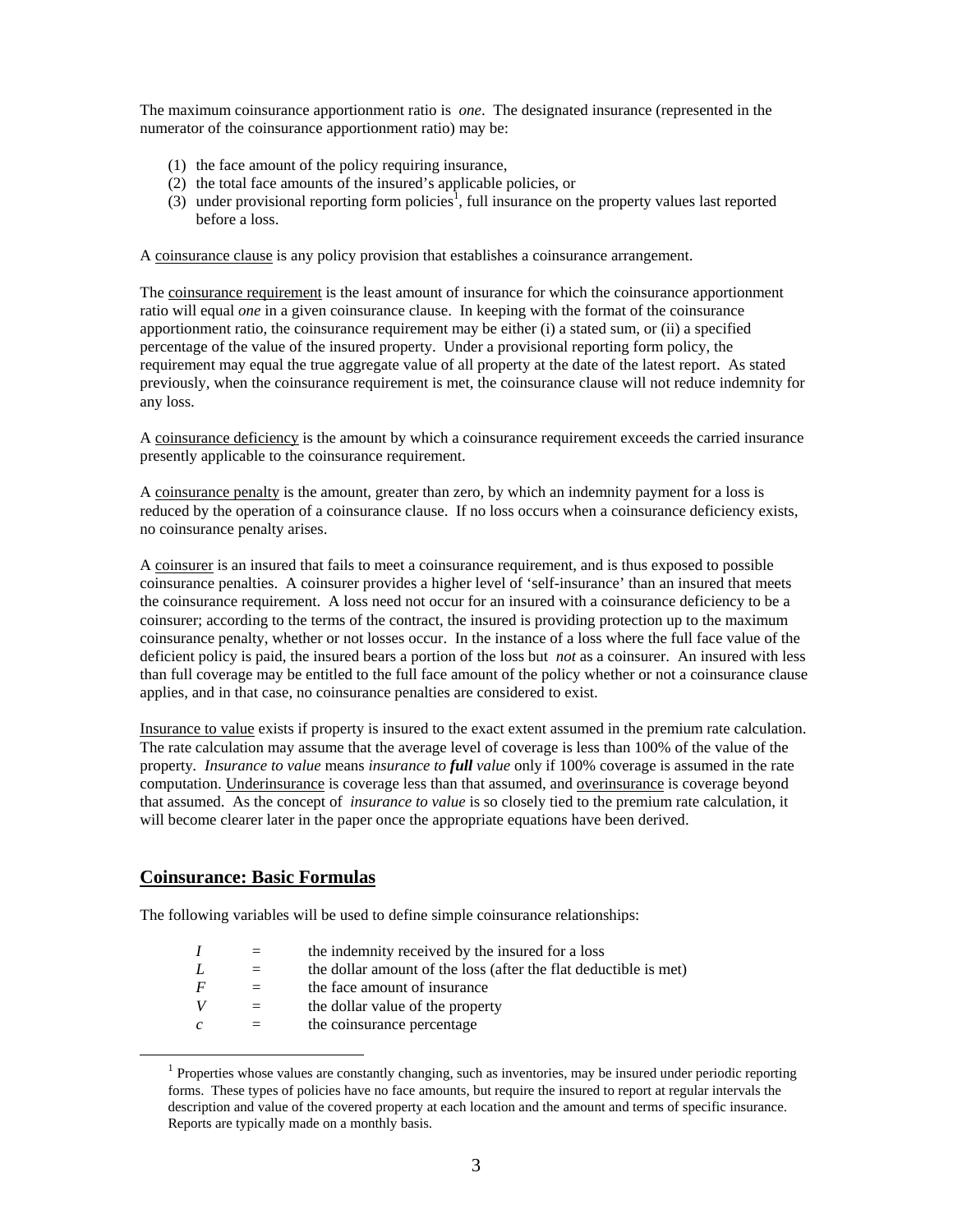|    | $=$ | the coinsurance requirement         |
|----|-----|-------------------------------------|
|    | $=$ | the coinsurance deficiency          |
| a. |     | the coinsurance apportionment ratio |
|    | $=$ | the coinsurance penalty             |

For simplicity, the flat deductible will be ignored or it will be assumed that none exists (i.e. the loss amount equals the loss after the flat deductible and similar policy restrictions have been met.) Using the above variables, a formula expression for:

| (1) the coinsurance requirement is         | $C = cV$ :                                                                                     | [Equation 1.a]                                     |
|--------------------------------------------|------------------------------------------------------------------------------------------------|----------------------------------------------------|
| (2) the coinsurance deficiency is          | $d = [cV - F]$ ;                                                                               | [Equation 2]                                       |
| (3) the coinsurance apportionment ratio is | $a = [F/cV]$ ;                                                                                 | [Equation 3.a]                                     |
| subject to the constraint:                 | $\lceil F/cV \rceil \leq 1$ ; and                                                              | [Equation 3.b]                                     |
| $(4)$ the coinsurance penalty is:          | if $L \leq F$ , and<br>$e = L - I$<br>$e = F - I$ if $F < L \leq cV$<br>if $L > cV$<br>$e = 0$ | [Equation 4.a]<br>[Equation 4.b]<br>[Equation 4.c] |

Note that for a coinsurance penalty to arise, the selected policy face value can not exceed the coinsurance requirement. Equation 4.c states that no coinsurance penalty exists when the amount indemnified exceeds the face amount of the policy. In the next section entitled "Coinsurance Penalties," this result will be shown to be true, and it also will be shown that this occurs when the loss amount exceeds the coinsurance requirement. Further, it will be shown that the maximum coinsurance penalty for a given deficiency level occurs for the loss size exactly equal to the policy face.

#### **Example 3: Property Coinsurance**

A property is valued at \$500,000. The coinsurance requirement for the policy is 80% of the property value. What is the coinsurance apportionment ratio for an insured that chooses (a) a \$300,000 face value? (b) a \$50,000 face value? What is the coinsurance deficiency in each case? What is the maximum coinsurance penalty the insured faces in each case?

The coinsurance apportionment ratios are:

(a)  $$300,000 \div (80\% \times $500,000) = 75\%$ (b)  $$50,000 \div (80\% \times $500,000) = 12.5\%$ The coinsurance deficiencies are: (a)  $[(80\% \times $500,000) - $300,000] = $400,000 - $300,000 = $100,000$ (b)  $[(80\% \times $500,000) - $50,000] = $400,000 - $50,000 = $350,000$ The maximum coinsurance penalties the insured faces are: (a)  $$300,000 \times \{ 100\% - [ $300,000 \div (80\% \times $500,000) ] } = $75,000$ (b)  $$50,000 \times \{ 100\% - [ $50,000 \div (80\% \times $500,000) ] } = $43,750$ 

Note that the maximum coinsurance penalty is smaller in the second instance, even though the coinsurance apportionment ratio is smaller, because the insured has purchased less coverage in total.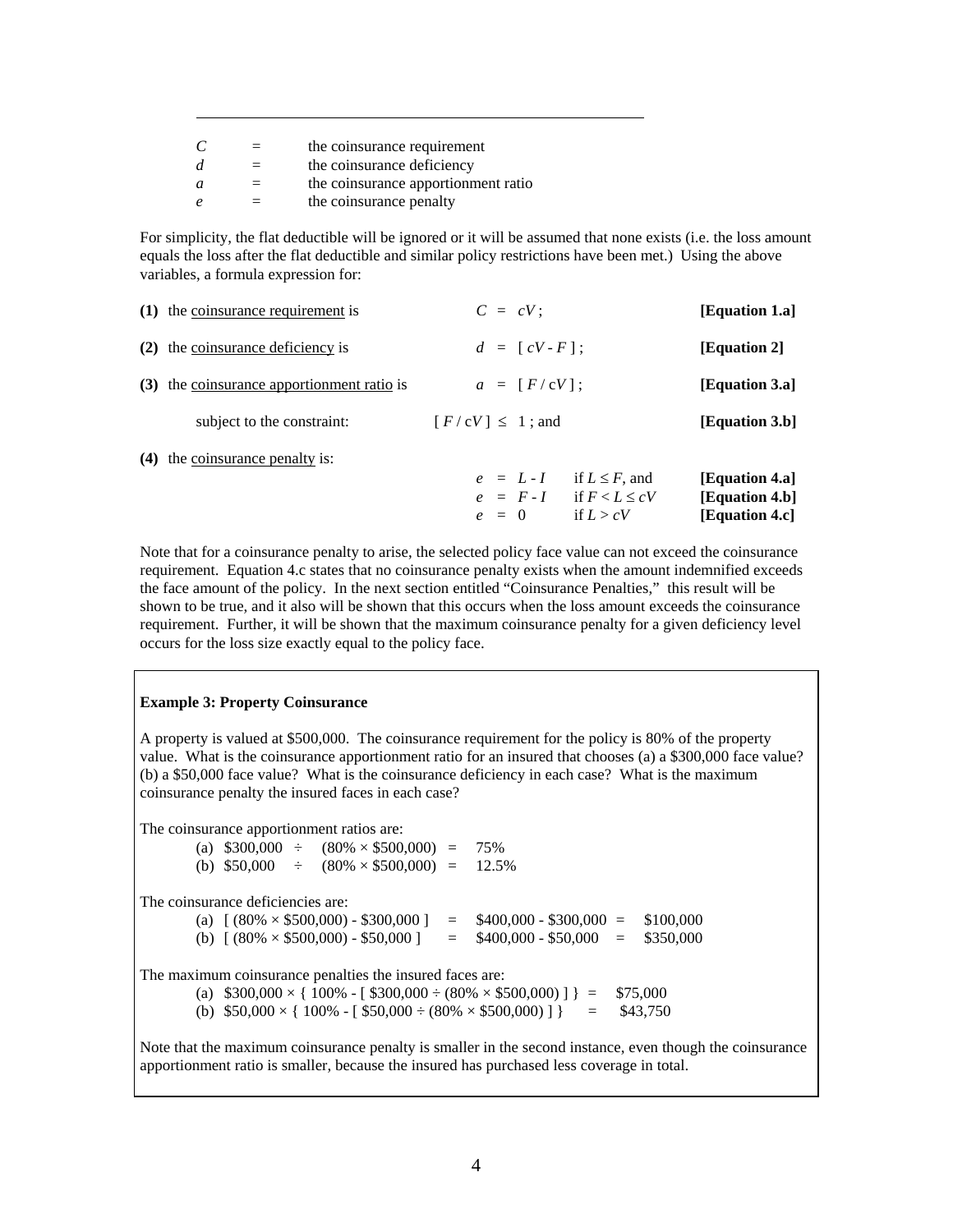### **The Coinsurance Clause**

The standard coinsurance mechanism may be represented by a simple formula. The coinsurance clause establishing the most general coinsurance arrangement provides that:

$$
I = L [F / cV].
$$
 [Equation 5.a]

subject to two constraints:

| $I$ | $\leq$ | $L$ | [Equation 5.b] |
|-----|--------|-----|----------------|
| $I$ | $\leq$ | $F$ | [Equation 5.c] |

Equation 5.a dictates that losses are apportioned between the insurer and its insured according to the standard definition of coinsurance, such that the insurer pays a fraction of the insured loss equal to the coinsurance apportionment ratio. The first constraint is that the indemnity payments be limited to the loss amount. This constraint is due to the principle of indemnity, the concept that no insured should profit from any loss. It also follows mathematically from Equation 4 and the limitation of *one* placed on the coinsurance apportionment ratio,  $\int F / cV$ : if the ratio were allowed to exceed one, the amount indemnified could exceed the loss amount; but the indemnity payment must never exceed the loss amount, even if the insured selects a high face value, choosing to insure beyond the coinsurance requirement. The second constraint limits the indemnity payment to the face value of the policy, which sets the overall limit on the amount of insurance payable on a single occurrence.

#### **Coinsurance Penalties**

By definition, a policyholder is deemed a *coinsurer* simply by holding a policy with a *coinsurance deficiency*; however, three conditions are necessary for an actual coinsurance penalty to arise:

(1) a covered loss greater than zero must occur which exceeds any flat deductible, such that an amount greater than zero is payable beyond the flat deductible and any other restrictions on the policy:

$$
L \qquad > \qquad 0 \, ; \qquad \qquad [Equation 6.a]
$$

(2) a coinsurance deficiency must exist on the policy insuring the loss, i.e. - the insured must fail to meet the coinsurance requirement, such that:

$$
F \qquad \langle \quad CV \, ; \, \text{and} \qquad \qquad \text{[Equation 6.b]}
$$

(3) as no coinsurance penalty is said to exist if the indemnity is capped by the policy face (as in Equation 5.b), it follows that for a coinsurance penalty to exist, the indemnity payable must fall strictly beneath the face value of the policy:

$$
I = L[F/cV] < F; or
$$
 [Equation 6.c]  

$$
L < CV
$$
 [Equation 6.d]

By definition, the coinsurance penalty ceases to exist at the point where the indemnity payable equals the policy face. The loss amount corresponding to this indemnity payment may be fully derived as follows:

$$
\begin{array}{rcl}\nI & = & F \\
aL & = & F \\
[F/cV]L & = & F \\
[1/cV]L & = & 1 \\
L & = & cV \\
L & = & C\n\end{array}
$$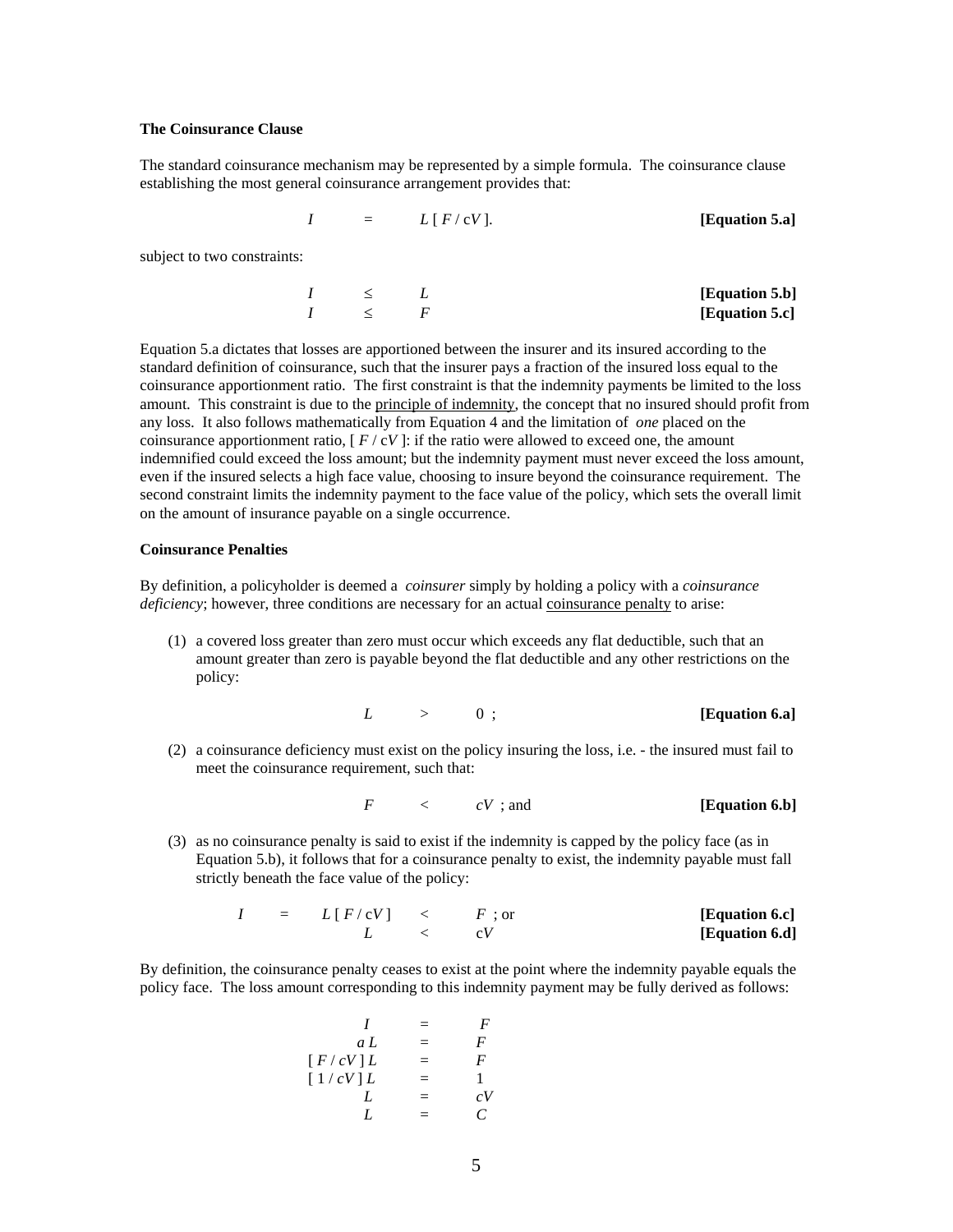A similar situation may be presented in which a coinsurance deficiency exists but *no coinsurance penalty arises* from a covered loss. This case requires only a slight modification to the three conditions given above under which a coinsurance penalty would arise. Equations 7.a and 7.b will not be stated as they are identical to Equations 6.a and 6.b; the third condition is reversed such that the indemnity is capped by the policy face, which occurs when the loss amount exceeds the coinsurance requirement:

$$
I = L[F/cV] > F; or
$$
 [Equation 7.c]  

$$
L \geq C V
$$
 [Equation 7.d]

Recall that the coinsurance penalty is given by:

|                      | $=$ $1. -1$ | if $L \leq F$ , and | [Equation 4.a] |
|----------------------|-------------|---------------------|----------------|
|                      | $=$ $F-I$   | if $F < L \leq cV$  | [Equation 4.b] |
| and the state of the |             | if $L > cV$ .       | [Equation 4.c] |

For a coinsurance penalty to arise, the face value of the policy can not exceed the coinsurance requirement. The coinsurance penalty is equal to the difference between loss capped at the policy face and the indemnity payable. This is true by definition of the coinsurance penalty, which does not apply to losses beyond the amount the policy is intended to pay according to its face value. Since the difference between the loss and the indemnity payment is an increasing function of loss, and the difference between the face amount and the loss is a decreasing function of loss, it follows that the maximum coinsurance penalty, for a *given coinsurance deficiency*, will occur at the endpoint maximums where the loss amount for the two differences are equal:

|               | $L-I = F-I;$ or | [Equation 8.a] |
|---------------|-----------------|----------------|
| $I_{\cdot}$ = |                 | [Equation 8.b] |

The graph on the following page shows the coinsurance penalty as a function of the loss amount, and illustrates where the maximum occurs.

### **Example 4: The Standard Coinsurance Clause**

Immediately before a fire breaks out, a property is valued at \$500,000. The coinsurance requirement for the policy is 80% of the property value. The building suffers a covered loss of \$40,000. What is the indemnity payment on the loss, and what is the coinsurance penalty, if the insured carries a policy with (1) a \$300,000 face value? (2) a \$500,000 face value?

| (1) |           |        | $(\$40,000) \times [\$300,000 \div (80\%) \times (\$500,000)]$ |                                                                                   |
|-----|-----------|--------|----------------------------------------------------------------|-----------------------------------------------------------------------------------|
|     |           |        | $(\$40,000) \times (0.75)$                                     |                                                                                   |
|     |           | $=$    | \$30,000                                                       | $=$ the indemnity payment                                                         |
|     | $L-I =$   |        | $$40,000 - $30,000 = $10,000$                                  | $=$ the coinsurance penalty                                                       |
|     |           |        |                                                                |                                                                                   |
| (2) |           |        | $(\$40,000) \times [\$500,000 \div (80\%) \times (\$500,000)]$ |                                                                                   |
|     |           | $=$    | $(*40,000) \times (1.25)$                                      |                                                                                   |
|     |           | $=$    |                                                                | \$50,000, but the coinsurance apportionment ratio can not exceed <i>one</i> , and |
|     |           | $\leq$ | $$40,000$ , the loss amount.                                   |                                                                                   |
|     |           | $=$    | \$40,000                                                       | $=$ the indemnity payment                                                         |
|     | $L - I =$ |        | $$40,000 - $40,000 = $0$                                       | $\Rightarrow$ no coinsurance penalty exists                                       |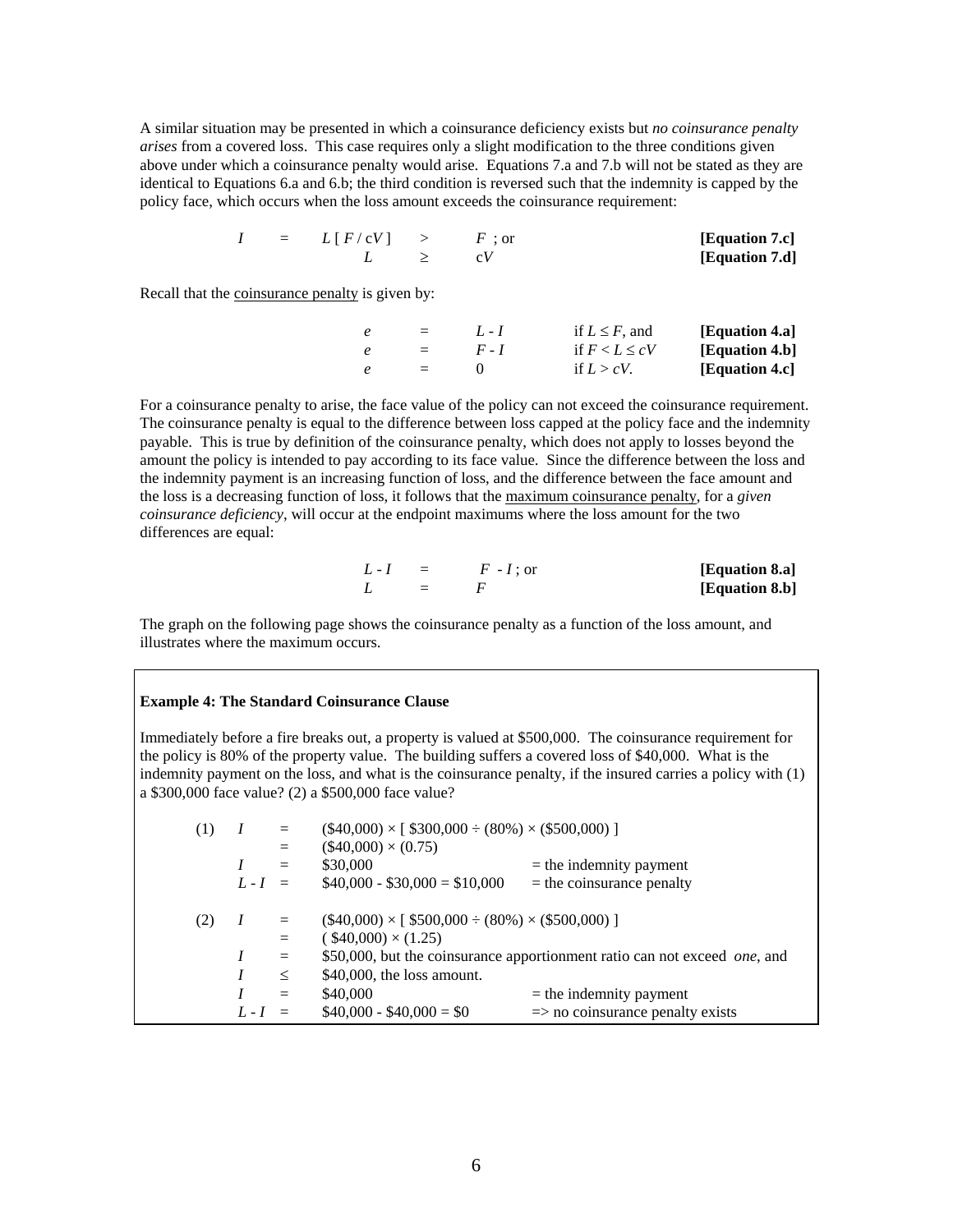### **Example 5: The Standard Coinsurance Clause**

Immediately before a fire breaks out, a property is valued at \$500,000. The coinsurance requirement for the policy is 80% of the property value. The building suffers a covered loss of \$450,000. What is the indemnity payment on the loss, and what is the coinsurance penalty, if the insured carries a policy with (1) a \$300,000 face value? (2) a \$500,000 face value?

| (1) | $\boldsymbol{I}$<br>$F-I =$ | $=$<br>$\leq$<br>$=$        | $(\$450,000) \times [\$300,000 \div (80\%) \times (\$500,000)]$<br>$(\$450,000) \times (0.75)$<br>\$337,500 but<br>\$300,000, the policy face amount.<br>\$300,000<br>\$0                                                                                | $=$ the indemnity payment<br>$\Rightarrow$ no coinsurance penalty exists |
|-----|-----------------------------|-----------------------------|----------------------------------------------------------------------------------------------------------------------------------------------------------------------------------------------------------------------------------------------------------|--------------------------------------------------------------------------|
| (2) | $\boldsymbol{I}$<br>$L-I =$ | $=$<br>$=$<br>$\leq$<br>$=$ | $(\$450,000) \times [\$500,000 \div (80\%) \times (\$500,000)]$<br>$(\$450,000) \times (1.25)$<br>\$562,500, but the coinsurance apportionment ratio can not exceed one, and<br>$$450,000$ , the loss amount.<br>\$450,000<br>$$450,000 - $450,000 = $0$ | $=$ the indemnity payment<br>$\Rightarrow$ no coinsurance penalty exists |



**Graph 1. The Coinsurance Penalty** The coinsurance penalty for a given coinsurance requirement is an increasing function of the loss amount up to the policy face. For loss amounts greater than the policy face, the penalty is a decreasing function up to the coinsurance requirement. For losses equal to or exceeding the coinsurance requirement, the full face value is paid and no coinsurance penalty exists. Graph 1 is based on the values in Example 4.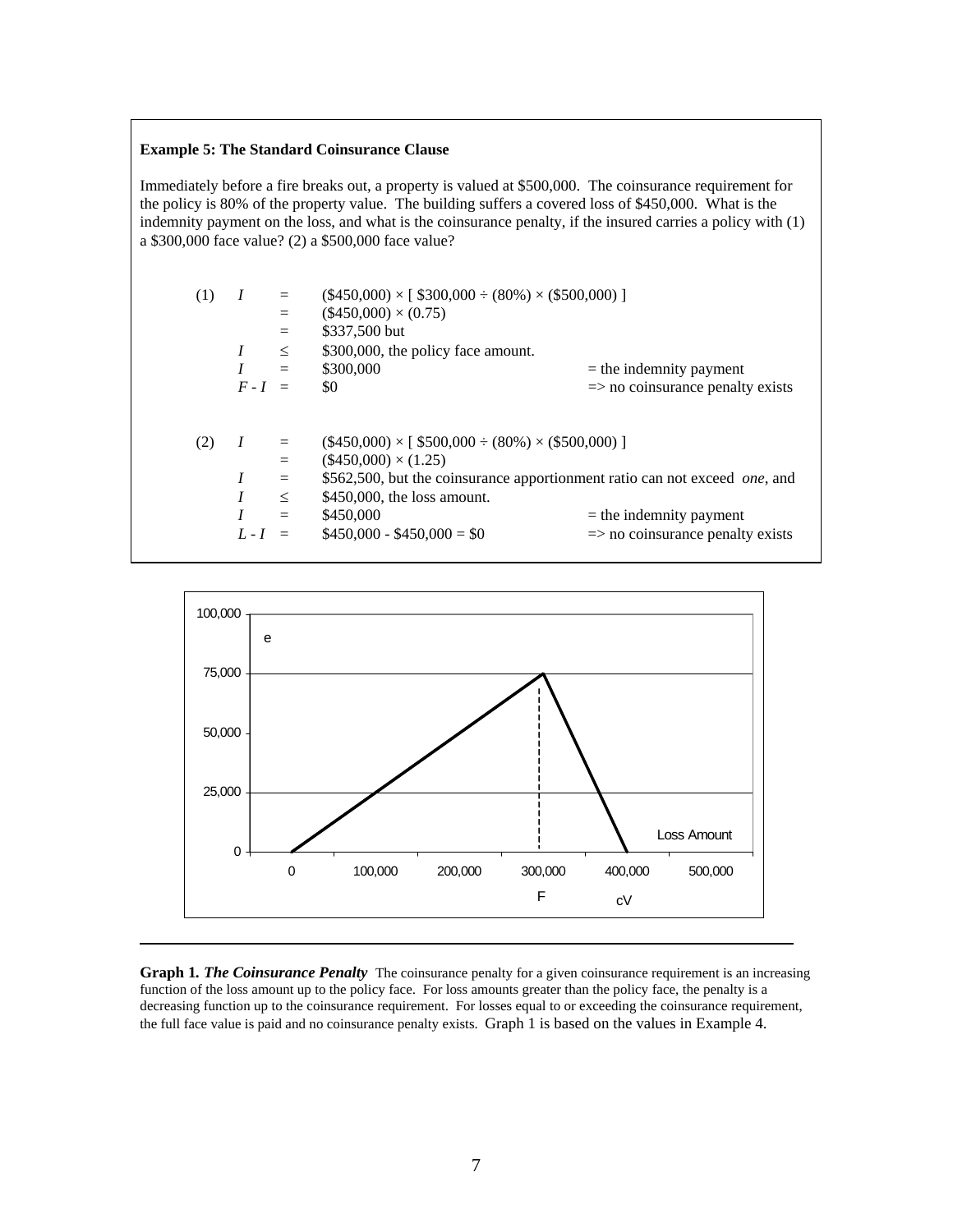#### **The Agreed Amount Endorsement**

Another type of coinsurance arrangement is the agreed amount endorsement (also known as the guaranteed amount endorsement or stated amount coinsurance clause), which specifies a set dollar value for the item of property to be insured. These types of endorsements typically apply to objects of art or antiques like classic automobiles which are not readily replaceable and for which a "retail" or market dollar value can not be accurately quoted. The insured object may be subject to appraisal, but the insurer and the insured must come to an agreement on a value. The agreed amount generally dictates the level of coverage. It is rare that the insured would be granted the option to purchase a policy with a face less than the agreed amount. The coinsurance clause under a stated amount coinsurance clause may still be described mathematically. Define the following variable:

*A* = the agreed amount of insurance under an agreed amount endorsement

Under a policy with an agreed amount endorsement, the endorsement would provide that:

 $I = L[F/A]$ ; **[Equation 5.d]** 

subject to the same constraints as given under the standard coinsurance agreement:

|                                              |  | $I \leq L$ ; and<br>$I \leq F$ ; | [Equation 5.b]<br>[Equation 5.c] |
|----------------------------------------------|--|----------------------------------|----------------------------------|
| where the coinsurance apportionment ratio is |  | given by:                        |                                  |
|                                              |  | $a = [F/A];$                     | [Equation 3.c]                   |
| subject to the constraint: $[F/A] \leq 1$ .  |  |                                  | [Equation 3.a]                   |

The coinsurance requirement will be a fixed dollar amount rather than a percentage value, such that:

$$
C = A. \t[Equation 1.b]
$$

Insurers may be reluctant to offer this type of a policy. If the property value rises during the policy period, the insurer assumes the risk of inadequate premium. If the property is insured to the agreed amount, for example, the insurer will be liable to pay any loss up to that amount in full. The value of the property at the time of the loss is not relevant to the contract. While the agreed amount endorsement is usually offered simply because valuation difficulties exist, in some cases, the insurer may accept the terms of an agreed amount endorsement because competitive pressures in the insurance market give the insured greater bargaining power.

For other types of coinsurance arrangements and their formulas, refer to *Insurance to Value*, by George L. Head, CPCU, CLU, published by the S. S. Huebner Foundation for Insurance Education © 1971.

#### **Loss Severity Distributions**

Loss-severity distributions are conditional probability distributions of losses, the condition being that a loss of some size occurs. These distributions may reflect losses either by absolute dollar size or as a percentage of the property value.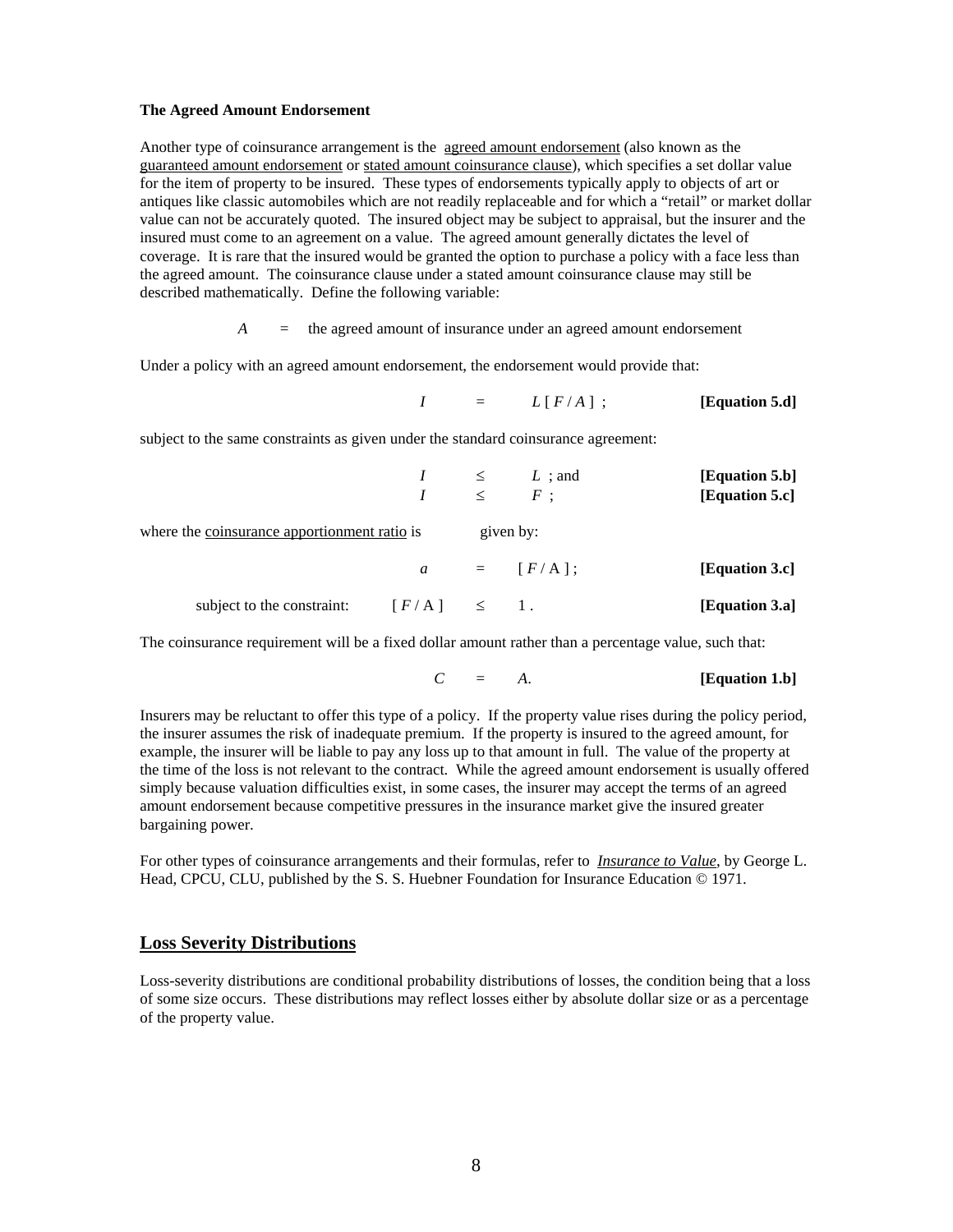#### **Conditional and Unconditional Probability Distributions**

A probability distribution is a function that includes all possible outcomes and for each outcome specifies a probability, the total value of which sum to *one*, that is, to one hundred percent. A conditional probability distribution is a probability distribution for which the set of outcomes have been restricted by a condition. An unconditional probability distribution has no restrictions on the set of outcomes.

**Conditional probability** may be defined mathematically. Suppose that A and B are two sets of outcomes. The probability of B under the condition that A has happened, denoted by  $P(B \mid A)$  is given by:

 $P(B | A) = \frac{P(A \text{ and } B)}{P(A)}$  [Equation 9]  $P(A)$ 

#### **Generalized Loss-Severity Functions**

The following variables were previously defined:

| L              | $=$     | the dollar amount of the loss (after the flat deductible is met) |
|----------------|---------|------------------------------------------------------------------|
| $\overline{F}$ | $=$ $-$ | the face amount of insurance                                     |
| V              | $=$     | the dollar value of the property                                 |

The unit exposed to loss is an individual property. By assumption, each property is insured under only one policy, and no policy insures more than one property.

The unconditional probability of a loss of size *L*, p(*L*), is a joint probability equal to the product of the probability of a nonzero loss and the conditional probability of a loss of that given size, s(*L*). If *N* risks are insured, and, of these, *M* suffer a loss greater than zero during a policy period, *M*/*N* is the probability *f* of some nonzero loss during that period. The unconditional probability of a loss of *L,* denoted as p(*L*), is given by:

$$
p(L) = (M/N) s(L) = f s(L). \qquad [Equation 10]
$$

The variable *f* represents the frequency of loss, and the function s(*L*) represents the loss-severity distribution. Since few risks suffer a loss during a policy period, the integral of the *unconditional* probabilities from *more than zero* to *V* is much less than *one*, but over the range *zero* to *V*, including "zero loss":

 *V*  $√$ <br> $∫$   $p(L)dL = 1$ , **[Equation 11]** *0* 

and it equals *one* because the distribution accounts for all possible outcomes. The generalized lossseverity function s(*L*) represents the *conditional* probability of the size of loss given a nonzero loss has occurred, and excludes the outcome of 'zero' losses, that is, that no loss occurs.

Let s(*L*) represent the percentage of all losses from a given peril that are of size *L*, where *L* may be represented either by the dollar amount of loss or its fraction of the property value. Then s(*L*) is the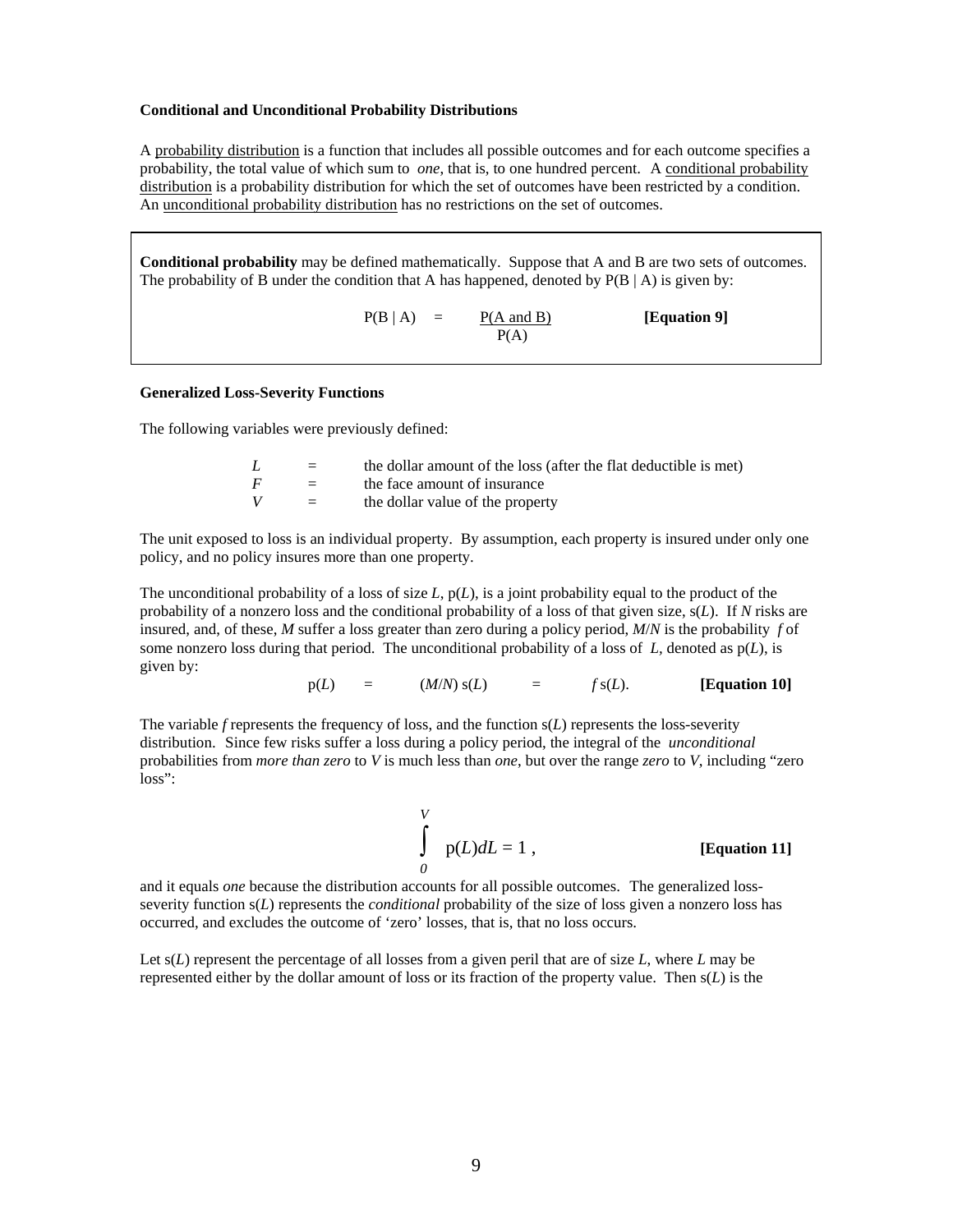conditional probability of a loss of *L*, under the condition that a nonzero loss has occurred. If no loss can be greater than the property value *V*, then all possible outcomes are encompassed by loss sizes from zero to *V*. Then:

$$
\int_{0}^{V} s(L) dL = 1,
$$
 [Equation 12]

and it equals *one* because the distribution accounts for all possible loss sizes. This is the equation of a generalized loss-severity function. It differs from the unconditional loss probability distribution, which would include the outcome of no loss.

Both the conditional probabilities of losses greater than zero and the unconditional probabilities of all losses including "zero" losses, form complete probability distributions.

#### **Example 6: Probability Distributions**

Assume that a company writes 1,000 policies, that each policyholder purchases only one policy, and that each policy has a face value equal to the value of the insured property  $(F = V)$ . Assume only one loss per policy per period is possible. Exactly 12 insureds will suffer a loss of some size during any one policy period. If a loss occurs, in half of the cases the amount of damage will amount to only 10% of the property value. In one in four cases, the damage will amount to 50% of the property value. In one case in twenty, the damage will amount to 90% of the property value. One loss in five will be total. Write expressions for:

(1) *f,* the probability of any loss greater than zero faced by each insured property per policy period;

(2) s(*L*), the conditional probability of a loss exactly equal to *L*, given some loss greater than zero; and

(3) p(*L*), the unconditional probability of a loss exactly equal to *L* (for all possible values of *L*).

$$
(1) \t f = M / N = 12 / 1,000 = 1.2\%
$$

| (2) | $s(L) =$          | 50%<br>25%<br>5%<br>20%                    | $L = .10V$<br>$L = .50V$<br>$L = .90V$<br>$L = V$            |                                                                                   |
|-----|-------------------|--------------------------------------------|--------------------------------------------------------------|-----------------------------------------------------------------------------------|
| (3) | $p(L) = f s(L) =$ | 98.80%<br>0.60%<br>0.30%<br>0.06%<br>0.24% | $L = 0$<br>$L = .10V$<br>$L = .50V$<br>$L = .90V$<br>$L = V$ | $p(0) = 1 - P(x \neq 0) = 100\% - 1.2\%$<br>$p(.10V) = fs(.10V) = (1.2\%) (50\%)$ |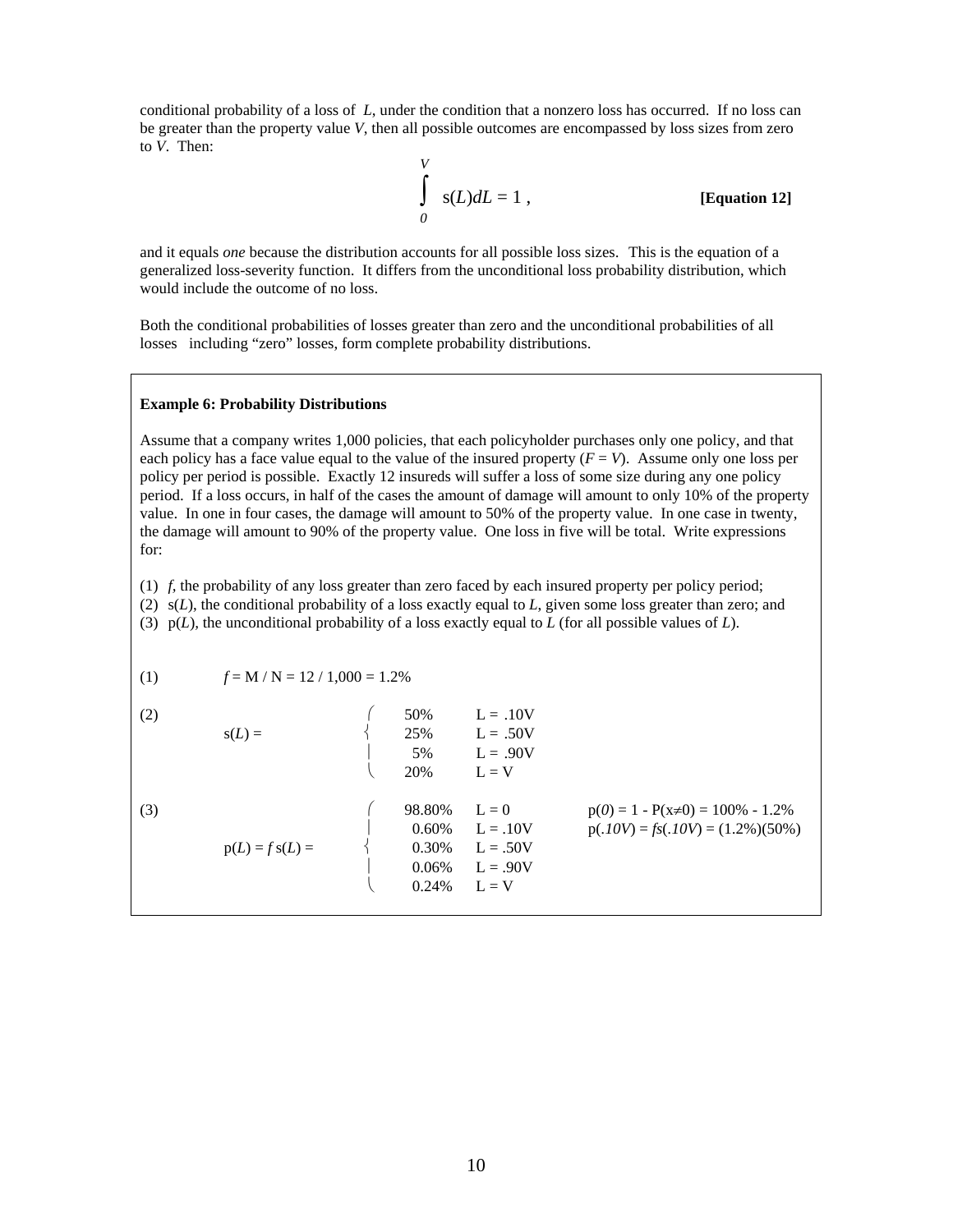## **Coinsurance Illustrations**

This section demonstrates the function of coinsurance arrangement, as well as its short-comings, in solving or preventing problems of underinsurance. The two illustrations which follow examine the inequities that could result if insureds were to purchase less insurance coverage than the amount assumed in the calculation of the pure premium rate. In the absence of coinsurance, policyholders might find they benefit by carrying low levels of insurance, and an insurer with a number of underinsured risks might not collect sufficient premium to meet its liabilities. The illustrations show how the coinsurance mechanism may be implemented to help the insurer collect adequate premiums, how coinsurance provides incentive for policyholders to maintain full coverage on insured property, and how coinsurance serves to promote equity among insureds. Following the illustrations, the case study presents a real-life example of the extreme troubles that can strike insurers and insureds alike when underinsurance is severe, far beyond remedy by the coinsurance clause.

### **Illustration 1: Premium**

Consider two people who own similar homes valued at \$500,000 each. Anna insures her home for full value, as expected. However, Blanca chooses a policy face of half the property value, \$250,000, in order to pay lower monthly premiums. Blanca knowingly retains the upper layer of risk for losses beyond \$250,000. Neither policy contains any form of deductible.

In the absence of a coinsurance clause, each insured would be indemnified equivalently for any fire loss under \$250,000. Blanca has paid a lower premium, but has received the same level of protection on any partial loss below her selected policy face. Is this arrangement "fair?"

For simplicity, assume that the severity distribution is uniform, that all sizes of loss are equally likely. A loss above \$250,000 is equally likely as a loss below \$250,000. Assuming the insurer believes that all of its insureds are purchasing full coverage, it will charge Blanca exactly half the pure premium it charges Anna. If a fire occurs, in half the instances, Anna and Blanca would receive the same indemnity payment equal to the loss amount; this case applies to losses of up to \$250,000. In the other half of the instances, when losses exceed \$250,000, Anna would receive the full amount of the loss while Blanca would receive her policy face of \$250,000. Anna's expected indemnity payment is equal to her expected loss of  $$250,000$ , while Blanca's expected indemnity payment is  $$187,500^2$ . Note that this amount is 50% higher than *half* of Anna's. While Blanca pays only half of the full-coverage premium, she can expect to be indemnified by more than half of the loss amount for any loss size short of a total loss. Blanca has selected less coverage but is clearly getting a better deal for the price. If these were the only two insureds, Anna's premiums would subsidize some of Blanca's exposure to loss. Anna would have clear incentive to lower her coverage.

Since the insurer has assumed in its premium rate calculation that each insured will maintain coverage equal to 100% of their property's value, the insurer could remedy the situation by adding a coinsurance clause to the policy establishing a 100% coinsurance requirement. If such a requirement were added to the policy, Blanca's coinsurance apportionment ratio would be 50%. She would coinsure half of every partial loss below the policy face, and a portion of every partial loss beyond the face up to the coinsurance requirement which in this case is the total property value. On a fire loss of \$200,000, Blanca would be indemnified \$100,000, suffering a coinsurance penalty of \$100,000. Such indemnity payments would balance with the premium payments. Similar results would follow even if all loss amounts were not equally likely.

 $\frac{1}{2}$  $\frac{1}{2}$  In half of the instances, Blanca receives the policy face of \$250,000. In the other half of the instances, the average payment is uniformly distributed from \$0 to \$250,000. Blanca's average indemnity payment is therefore  $[(0.50) \times (\$250,000) + (0.50) \times (\$125,000)] = \$187,500.$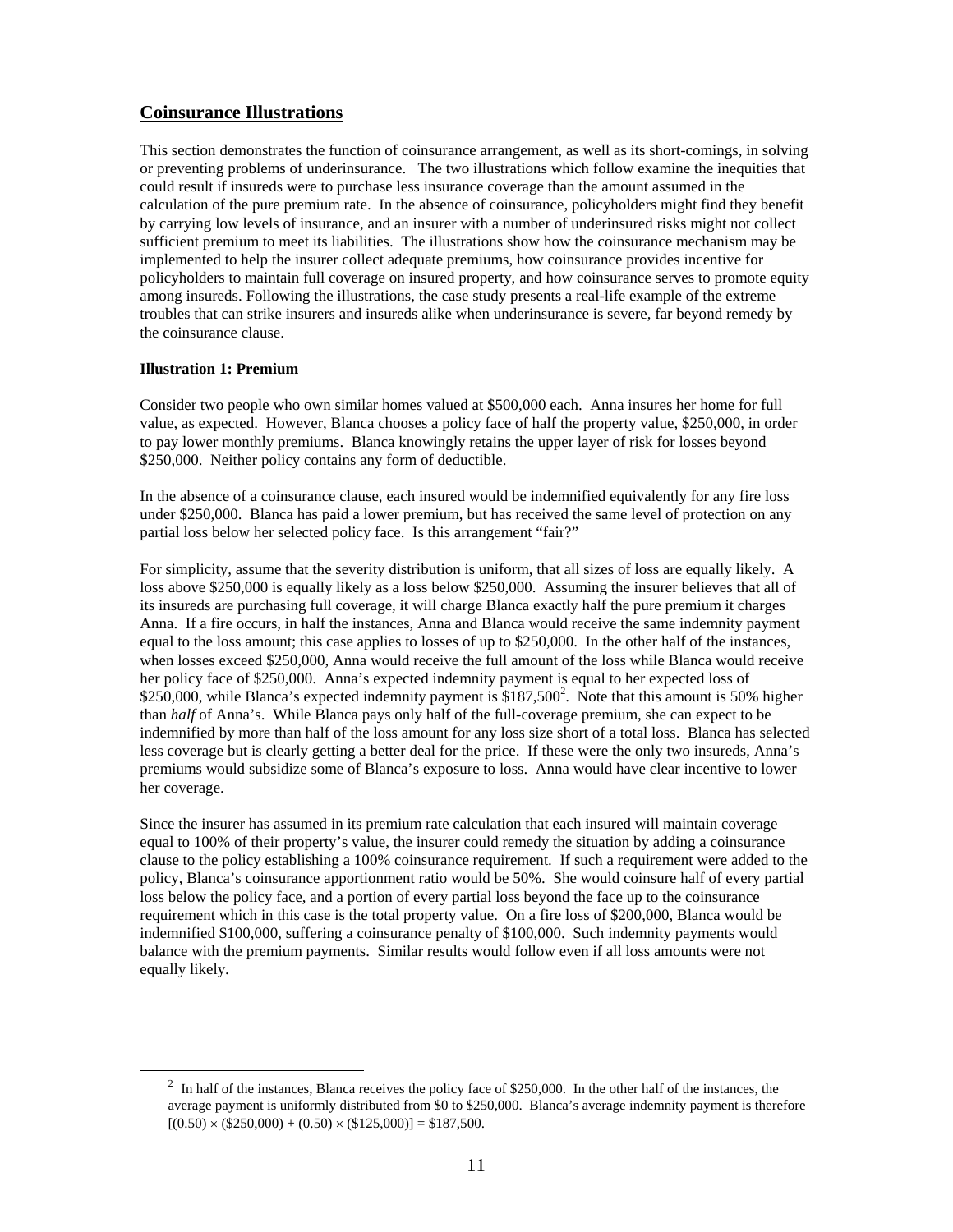#### **Illustration 2: Exposure**

Consider two people who own similar homes of different sizes. Blanca's home is valued at \$500,000 but she chooses to insure it for \$250,000 as in the previous illustration. Clara's home is valued at \$250,000 and she chooses to insure it for its full value. Again, Blanca knowingly maintains the upper layer of risk for losses beyond \$250,000, and neither policy contains any form of deductible. The insurer has mistakenly assumed that all policyholders purchase insurance coverage equivalent to the value of their property.

In the absence of a coinsurance clause, each insured would be indemnified equivalently for any fire loss under \$250,000. Both insureds are charged the same premium for the same face amount of coverage. Is this arrangement "fair?"

For simplicity, again assume that the loss severity distribution is uniform, that all sizes of loss are equally likely. For Blanca, a loss above \$250,000 is equally likely as a loss below \$250,000. If a fire occurs, in half the instances, Blanca would receive her policy face of \$250,000; this case applies for losses over \$250,000. For Clara, the loss amounts for the most severe half of her loss exposure, in the range from \$125,000 to \$250,000, average only \$187,500; the probability of a total loss for which she would be paid the full \$250,000 face value, is quite small. Clara's expected indemnity payment is equal to her expected loss of \$125,000, while Blanca's expected indemnity payment is again \$187,500. Note that this amount is 50% higher than Clara's. Again, with the same premium but different loss exposure, Blanca is getting a better deal for the price. If these were the only two insureds, Clara's premiums would subsidize some of Blanca's exposure to loss. Clara would have clear incentive to lower her coverage.

If a 100% coinsurance requirement were added to the policy, Blanca's coinsurance apportionment ratio would be 50%. She would coinsure half of every partial loss above or below the policy face. On a fire loss of \$200,000, Blanca would be indemnified \$100,000, suffering a coinsurance penalty of \$100,000 as in the first illustration. Such indemnity payments would balance with the loss exposure. Similar results would follow if all loss sizes were not equally likely.



**Graph 2***. Coinsurance Illustrations.* Anna and Blanca own similar properties of equal value. Anna is fully insured to a face amount equal to her property's value , but Blanca carries only half of the full coverage. In this case, there is a difference between Anna and Blanca in the total premium dollars paid but no difference in their exposure to losses. Blanca and Clara carry insurance policies of the same face value, but Clara is fully insured for her property that is worth half the value of Blanca's. In this case, there is no difference in the total premium dollars paid between Blanca and Clara but there is a difference in their exposure to losses.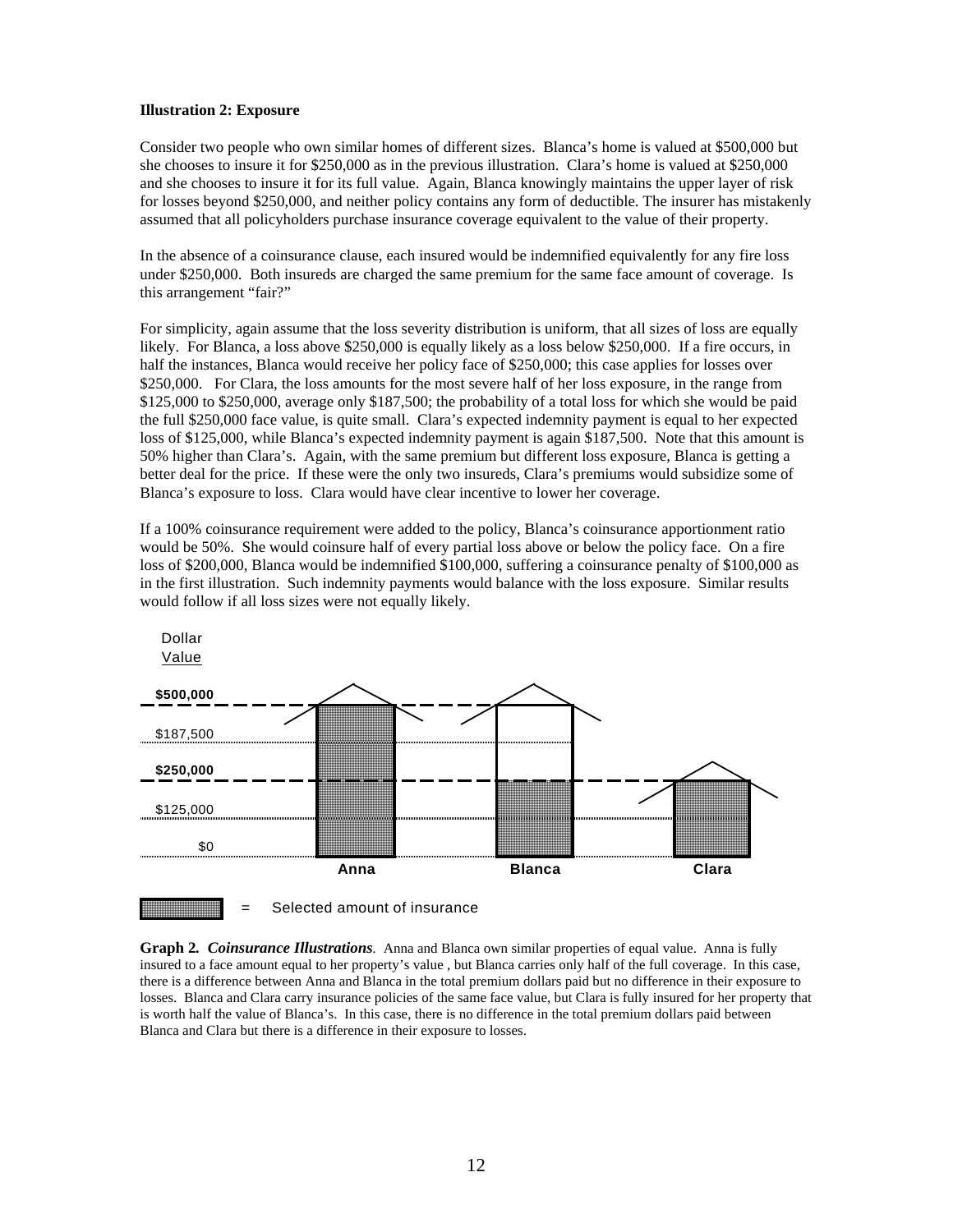### **Case Study: The Oakland Firesiii,iv**

On October 20, 1991, a firestorm swept the hills of Oakland and Berkeley, California, to the east of the San Francisco Bay. In the fires, 25 people were killed and 150 injured, and a total of 3,354 dwellings were destroyed at once with damages estimated at over \$1.5 billion. In the aftermath, many homeowners were shocked to find their properties grossly underinsured.

The Oakland fires were characterized by underinsurance so severe as to arouse panic surrounding the efficacy of the insurance industry. Claimants who had paid insurance premiums for years feared most of their losses - their homes, cars, and all of their possessions - would be irrecoverable. The policyholders of one insurance group estimated the cost of rebuilding their homes at \$150 to \$300 per square foot, but found their insurance would pay only \$66 to \$93 per square foot. Payments made on behalf of the forty insureds of another company fell short by an average of \$130,000 per insured structure. In a survey of 27 insurance companies concerning 2,465 of the covered structures, 49% felt that the structures included in the survey had been underinsured by an average of \$102,000. In a separate survey of 665 homeowners, 83% felt they were underinsured by an average of \$194,000.

Insurance companies said that under the law, it is the homeowner's responsibility to make sure they have enough coverage. Many of the policyholders said that they had not understood the promise of "guaranteed replacement coverage" in their contracts. Others had requested higher levels of coverage prior to the fires which had been denied. Appraisal methods used by some insurers to establish replacement cost, such as a method of appraising the structures room by room, were found to be terribly inaccurate. Political pressure was placed on the insurance industry to provide full coverage, and lawsuits were numerous. In the end, upgrades were granted to 500 insureds costing insurance companies \$80 million.

Two insurance groups received commendations from the California Department of Insurance. One of these, the California Casualty Group, made a decision early in the process to cover all policyholders to the full extent of their losses, regardless of the varying extents to which they were underinsured. The decision was based largely on the group's claims philosophy, described by Ed McKeon, Vice President of Corporate Relations: "Find a way to pay the claim, not a way to deny it." McKeon said that because the California Casualty Group specializes in educator and public safety associations and does not insure "every third home on the street," it felt an extra-contractual obligation to its insureds. At the time, California Casualty would not have expected its policyholders to be carrying enough insurance to recover from such an extreme situation. "Insurance appraisers aren't expecting foundations to crumble and driveways to slide away. Usually a lot of the structure remains [following a fire]."

There were drawbacks to the decision. McKeon felt that the California Casualty Group set a standard that the Department of Insurance used as a basis for measuring the performance of other companies not specializing in associations and not sharing the same claims philosophy, creating some tension within the local industry. Similar friction arose within the group, as some underinsured claimants in single family fires following the Oakland disaster expected similar treatment from the group. Clearly, it would not be feasible to provide full coverage to underinsured policyholders under all circumstances.

Since the Oakland fires, many improvements have been made both in coverage terms and in the tools and techniques of appraisal. Some policies contain a clause which, in the event of a total or near-total loss, allow the policyholder to be reimbursed by a proportional amount in excess of the face amount if they have maintained the required coverage level. Appraisals have become far more accurate so the face amount is not left entirely up to the insured to determine as might have been the case in the past. "Today, most underinsureds are people who have made improvements and upgrades or put on new additions, and forgot to tell us," said McKeon.

Large settlements emphasize the importance for insurance companies to monitor the level of insurance selected by their policyholders. The need exists to train employees, appraisers and agents to properly advise insureds, inform them of contract terms, take accurate measurements and encourage insurance to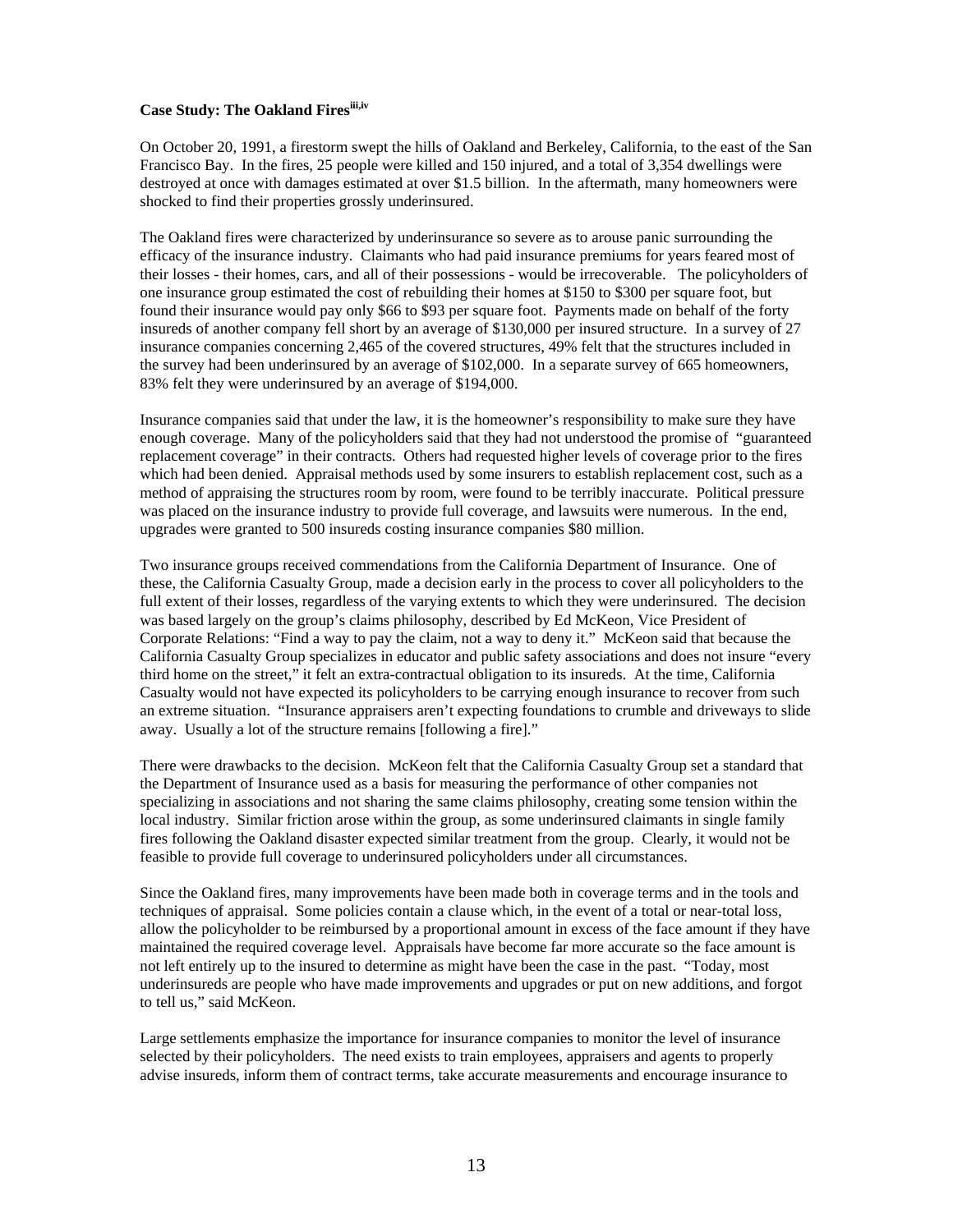value. In most instances, the coinsurance clause places the burden of maintaining adequate coverage on the insured, but attempts to rely exclusively on it may not ultimately benefit the insurance company.

## **Loss Severity Curves**

## **The Fire Loss Severity Curve**

In the illustrations of the preceding section, fire losses were assumed to follow uniform size of loss distributions for simplicity. It is clear that in actuality fires do not produce uniform loss sizes. The fire size of loss severity distribution generally follows a downward-sloping curve, where the x-axis represents the size of loss either in dollars or as a percentage of the property value, and the y-axis represents the probability of the loss size. The actual shape of the curve will depend on the type of property that is included in the distribution. Care must be taken to separate losses into an adequately homogeneous populations in order to achieve an estimation of any accuracy. There are many factors which can introduce distortions into the data collected for approximating a size of loss curve.

The use of the actual fire loss-severity distribution would not substantially alter the conclusions of the illustrations from the preceding section; similar results concerning the equity among insureds would hold whether the actual distribution were a decreasing, flat, or increasing function of the loss size.

### **Dollar Size or Percentage of Value**

A loss-severity distribution defines the conditional probabilities of loss sizes greater than zero. In graphical form, the size of loss would generally be shown on the x-axis and the corresponding probability of each size of loss on the y-axis. The size of loss may either be stated in absolute dollars or as a fraction of full property value which that loss represents.

Many diverse factors impact the size of loss distribution. The shape of the distribution might depend, for example, on the total value of the property, its physical size, the immediate surroundings and the building materials used. Compiling data on which to base a loss severity distribution can be problematic, whether expressed in absolute dollars or as fractions of the corresponding property values. Distortions may be introduced through the combination of loss data from dissimilar properties, or through estimation errors such as the use of outdated appraisals of property values.

When representing loss values in absolute dollars, the unweighted grouping of all losses incurred from properties of varying worth could easily result in distorted size of loss distributions. The data collected may be totally inapplicable to arriving at equitable premium rates to charge. For instance, properties worth over a million dollars may be relatively infrequent compared to properties worth a quarter of that amount. If all observed losses are recorded as they occur with equal weight, then the chance of losses exceeding a quarter of a million dollars, computed specifically for a high-valued property, would be underrepresented in the compiled distribution, simply because properties exposed to losses of such a magnitude are scarce. If such a data compilation were used to develop a schedule of premium rates, those rates would be sorely understated for properties of high value.

In *Loss Distributions* by Hogg and Klugman, the authors suggest the estimation problem known as *mixture of models* can be solved by combining each distribution with the probability with which it occurs. This type of aggregated distribution is most applicable to predicting losses for a population as a whole. It would not serve the rate making process well in pricing policies applicable to individual properties. It may be possible to weight the tail of a combined distribution to account for the relative infrequency of the higher valued properties, but the combination of partial losses might still have the effect of distorting the severity distribution for both the higher and the lower valued properties. One solution is to develop several loss distributions, grouping observed losses according to reasonably narrow ranges of property values.

The problems associated with variations in property values can also be eliminated somewhat by representing losses as fractions of full property value. A combination of such a form would assume that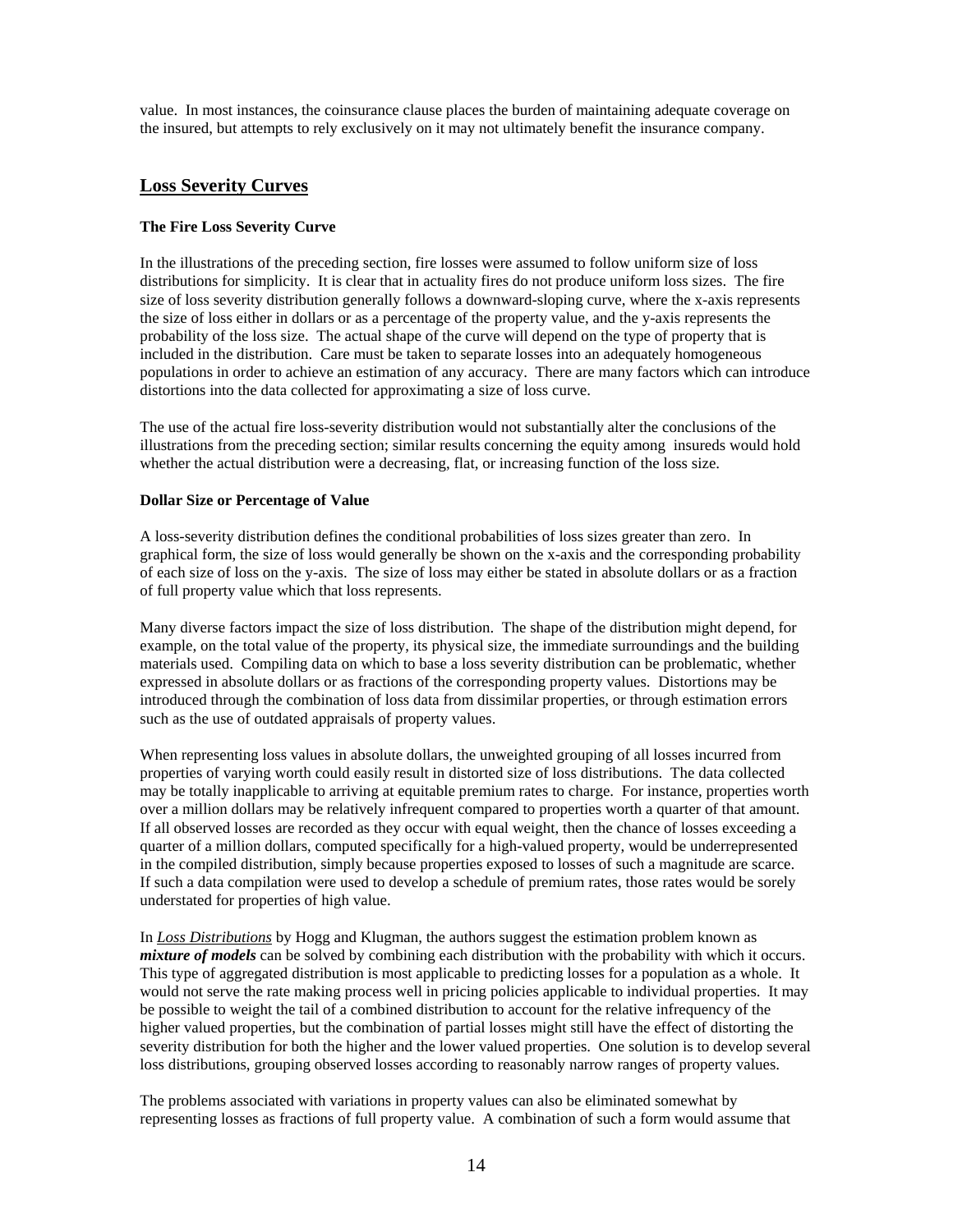the loss distributions of all the included properties were similarly shaped, and would provide an accurate basis for developing a premium rate schedule if this were the case. This assumption will not always be reasonable, and other types of distortions may be introduced into such a model.

The shape of the size of loss distribution can be expected to vary according to numerous attributes. One variation straightforward to imagine is the physical size. Properties which are small in size are more prone to total and near total losses than large structures. For instance, imagine a small historic home in an upscale urban area which is appraised at an equivalent dollar value as a modern ranch house five times its size in a remote, low-cost rural area. While the two structures may be insured by policies with equivalent face values, both their loss frequencies and their size of loss distributions differ. The territory relativities applied in rating these policies will most likely account for the difference in frequencies; this may be due to the greater fire hazard in historic areas caused by faulty old wiring or the greater speed by which fires spread in densely populated regions. Should both buildings incur fire damage, it is more likely that the small home will be damaged to a greater extent or completely destroyed than the large ranch house, simply because it is comprised of far less materials taking less time to burn. Territory relativities applied as straight factors will generally not adjust for differences in the shape of loss distributions. It is not a common practice to separate small- versus large-sized properties in developing premium rates, but greater accuracy in rate making could be achieved by doing so.

A common practice is to separate properties into distributions according to reasonably narrow ranges of property values. This practice could eliminate much of the distortion in combined distributions, whether losses are reflected in dollar amounts or as percentages of the property value. Such a division may even serve as a reasonable proxy to size, depending on how well territories delineate variations in cost levels and how territorial differences are addressed.



**Graph 2***. Small versus large properties.* Assume for simplicity the loss-severity distributions of all properties are similarly shaped, linear and downward sloping. It is apparent that combining the observed dollar losses from properties of different values can distort the true loss severity distribution, leading to a model that is inappropriate for pricing properties of any size. Scaling the losses, by representing each loss as a percentage of its property value, can eliminate this type of distortion if the loss distributions for the individual properties are similarly shaped. The shape of the size of loss distribution should be expected to vary among properties which are dissimilar in various ways including in their physical size, immediate surroundings, or construction materials used.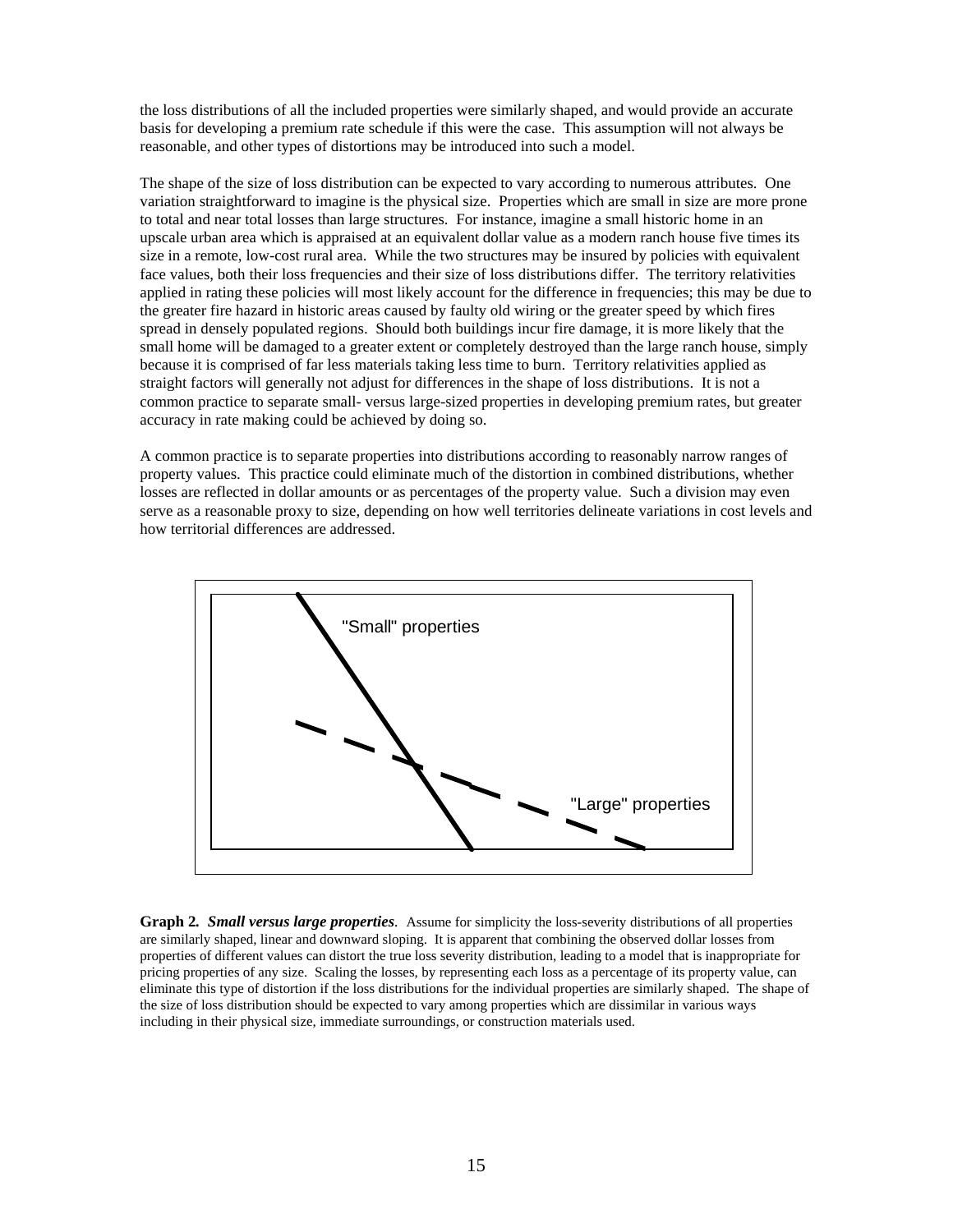Other distortions may arise as a matter of policy. For instance, mortgage companies may require insureds to carry insurance on the dwelling structure equal to the full value of the mortgage at a minimum. In regions where land values have appreciated rapidly, the difference in mortgage values would be more likely to reflect variations in year of purchase than variations in costs of rebuilding a structure, or variations in the percentage of down payment. The size of loss distribution could be severely distorted if losses were reflected as a percentage of mortgage amounts rather than the property value. Arriving at an accurate size of loss distribution on which to base an equitable premium rate structure would be least viable where land values fluctuate widely over a small area, particularly over an area which must be contained within a single territory.

The representation of losses as percentages of full property value poses added difficulty when property values are not known with accuracy or when they are rapidly changing. If an accurate property value is not known or can not be determined, the insured value is commonly substituted for the true property value when such loss observations are made.

Distortions in the loss amounts may arise in a catastrophic event, such as in the Oakland fires. A large number of simultaneous losses may lead to a demand surge, the increase in the costs of goods and services, such as construction materials and labor, due to the large number of people in need at one time.

## **General Pure Premium Rate Equation**

The pure premium rate the insurer will charge for a property insurance policy depends on the expected value of the indemnity payments and the face value of the policy. Expected indemnity payments are a function of frequency, severity, and the face value or the coinsurance requirement. The model depends on three parameters: *f*, the frequency of loss;  $s(L)$ , the distribution of losses by size; and  $C = cV$ , the coinsurance requirement.

#### **Assumptions**

There are several assumptions that must be made before an equation for the premium rate can be developed. The assumptions underlying the model are that:

- premium rates are equitable and just adequate
- all insured properties are homogeneous
- the rate determinants frequency and severity are known and stable
- losses are precisely adjusted
- each insured carries no other property insurance
- there is no interest on the pure premiums collected
- each policy has no more than one loss per period

It is not necessary that each of the theoretical assumptions be met to the letter in practical applications. The assumptions are, however, completely necessary to produce an approximately correct and reasonably simple mathematical model of the insurance pure premium rate. In real applications, most of the assumptions will not hold precisely, but closely enough to ensure a reasonable approximation of the appropriate premium rate. Additional accuracy in the assumptions would add complexity that might not be warranted by the degree of precision gained.

The pure premium rate equation is founded on the notion that the pure premium charged match the expected indemnity payments in the policy period, and that it not exceed that expectation. This condition is particularly important to rate regulation, which in most states requires rates to be "adequate, reasonable, and not unfairly discriminatory."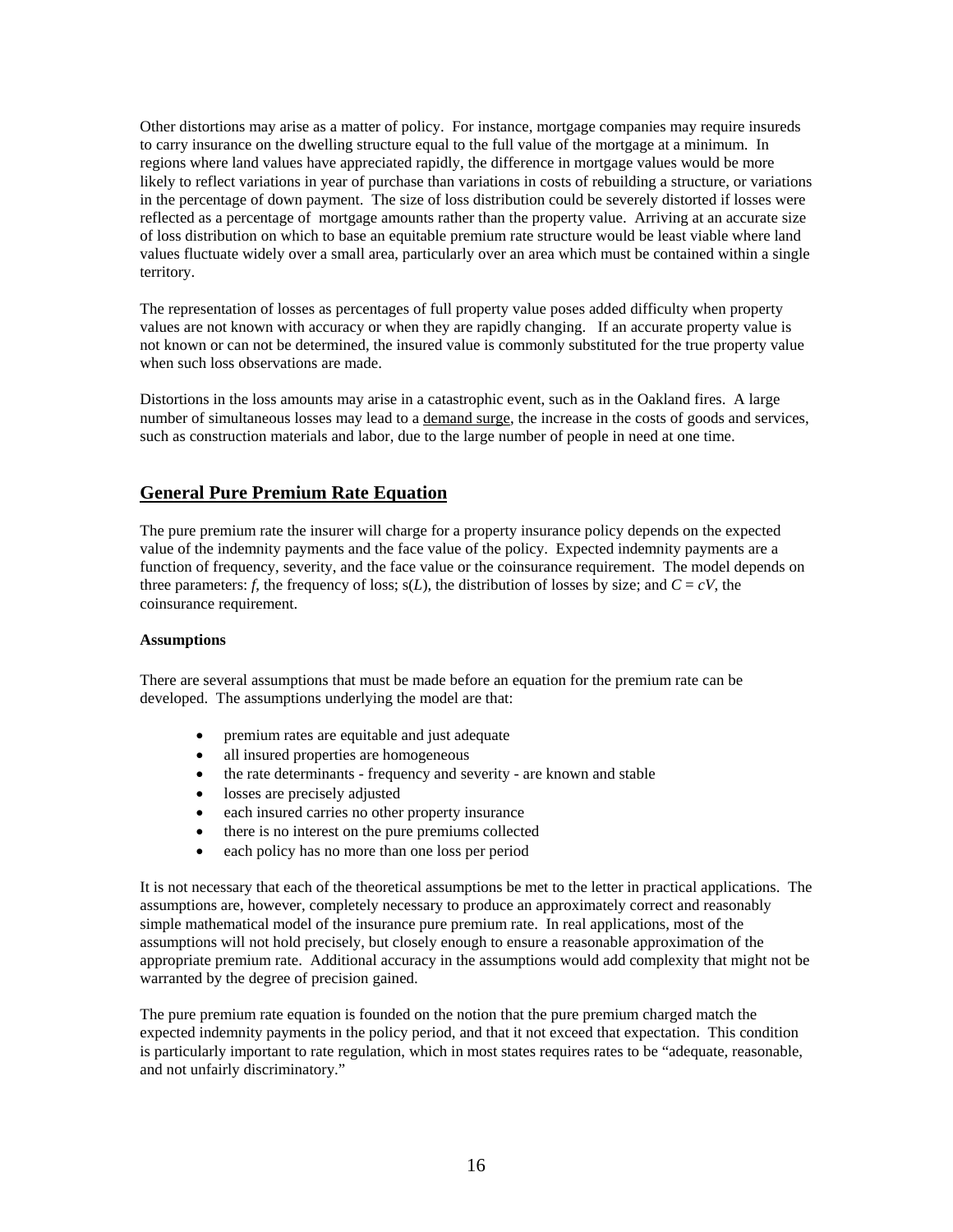The homogeneity of insured properties dictates that the properties of a given class have the same relative frequency of loss, *f,* and the same loss size distributions, s(*L*). In reality, these rate determinants for a given property are unknown. For example, a home with a fire hydrant directly in front of it may follow a different severity function than homes two and three blocks from the hydrant, yet all of the homes in this neighborhood may be deemed similar enough to group in the same class for rating purposes. To develop the rating model, it is assumed that the frequency and severity variables for the given property class are known and are not subject to changes due to dynamic influences (e.g. technological advances, changes in economic conditions, etc.).

For the coinsurance mechanism to function accurately, it is necessary for the value of each insured property to be determinable and for coinsurance penalties to be accurately assessed in the event of loss. Valuation and loss adjustment are assumed to be precise in order to arrive at presumably accurate pure premium rates.

The complication of pro-ration among insurers can be eliminated from the model through a simple assumption. Assuming that the property is covered by one policy only, the estimation of the expected value of indemnity payments is greatly simplified. The model also ignores interest on pure premiums collected for the sake of simplicity. Pure premium is usually collected at the beginning of the policy period, or at quarterly or monthly intervals, while the loss payment would occur at the middle of the period on average. A greater degree of precision could be achieved by adding interest to the model, but this rating determinant does not benefit the study of coinsurance and therefore does not warrant the increased complexity.

Although it will be assumed otherwise, it is definitely possible for a single property to incur more than one loss in a policy period. The model accounts for this by incorporating multiple losses to one property within the frequency variable. The loss frequency is estimated by studying the total number of losses to many properties over many policy periods. The relative frequency selected to represent the loss potential assumed for a single property is actually based on data that reflects multiple losses to a single property during a single policy period. The exclusion of multiple losses simplifies rate computation, avoiding the problem of double weight being given to multiple losses, an error to which the formula is prone, and ultimately avoiding an inflated frequency which would result in redundant aggregate premiums.

#### **Notation**

The following variables and notations were previously defined:

|  |                   |     | the dollar amount of the loss                                                                                                          |
|--|-------------------|-----|----------------------------------------------------------------------------------------------------------------------------------------|
|  | F                 | $=$ | the face amount of insurance                                                                                                           |
|  | V                 | $=$ | the dollar value of the property                                                                                                       |
|  |                   | $=$ | the probability of any loss of whatever size greater than zero, to<br>each insured property per policy period.                         |
|  | s(L)              | $=$ | the percentage of losses exactly equaling $L$ , or the conditional<br>probability of a loss of $L$ , given some loss greater than zero |
|  | $p(L) = f s(L) =$ |     | the unconditional probability of a loss exactly equal to $L$ to<br>each insured property per policy period                             |

The following variables and notations are now defined:

|  | the pure premium charged each insured per policy period |  |
|--|---------------------------------------------------------|--|
|--|---------------------------------------------------------|--|

 $R =$  the pure premium rate per dollar of face amount per policy period  $(R = P/F)$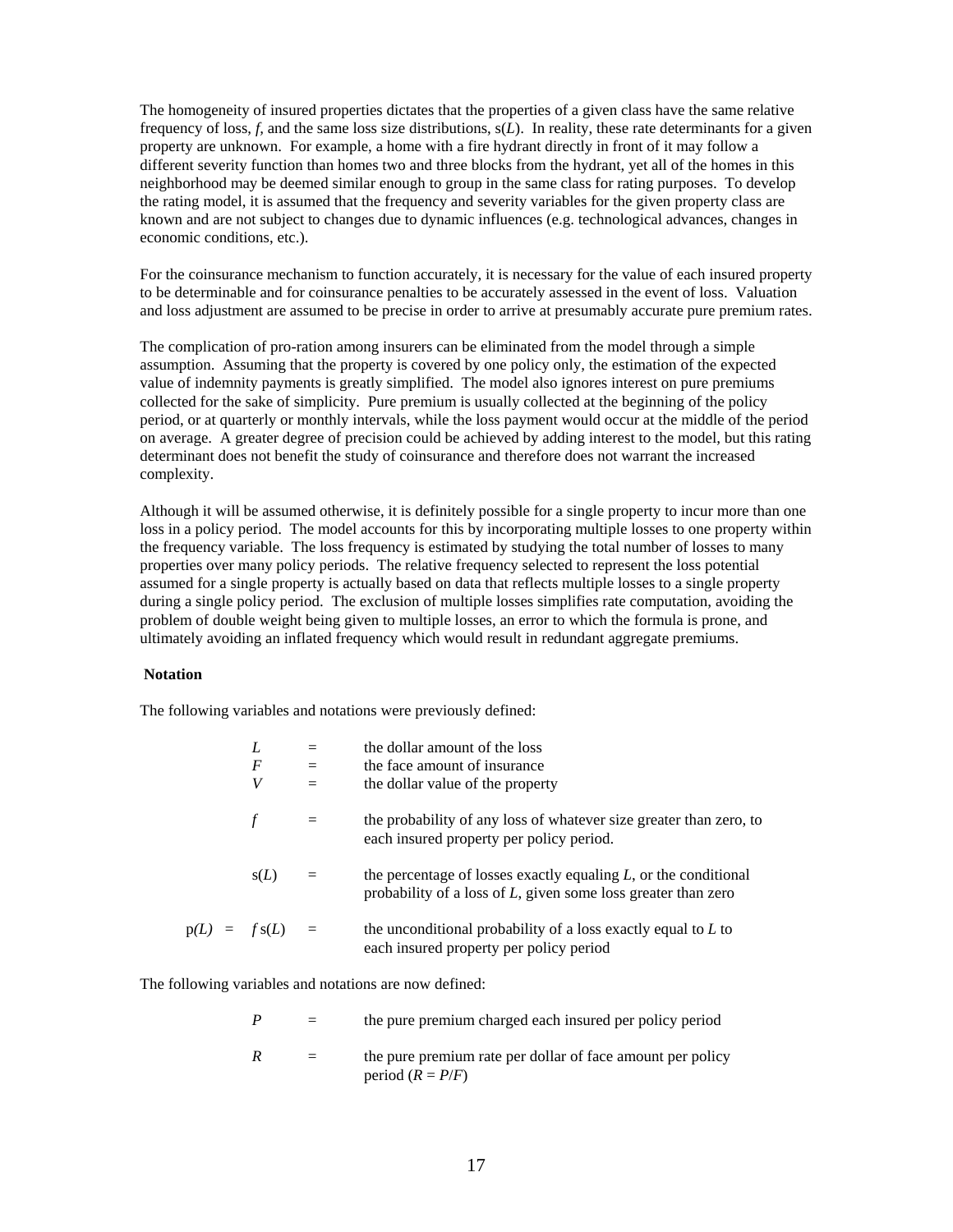| E(D)                   | $=$ | the expected value of the insurer's indemnity payments for<br>insured losses of whatever size greater than zero to each<br>per policy period       |
|------------------------|-----|----------------------------------------------------------------------------------------------------------------------------------------------------|
| $E(I   x < L \le y) =$ |     | the expected value of the insurer's indemnity payments to each<br>insured per policy period for losses greater than $x$ but not<br>greater than y. |

#### **Derivation of the Equation**

The pure premium rate per dollar of face amount per policy period, by definition is given by:

 $R = P/F.$  **[Equation 13]** 

If pure premium equals expected indemnity, then:

$$
P = FR = E(I) \qquad [Equation 14]
$$

or:

$$
R = E(I)/F
$$
 [Equation 15]

The foundation of the pure premium rate equation is represented mathematically by Equation 14: the pure premium charged equals the expected indemnity payments in the policy period. This equation is intended to set rates to be "adequate, reasonable, and not unfairly discriminatory." Equation 15 restates Equation 14 in terms of a rate per dollar of coverage as opposed to a total pure premium. The equitable, adequate, and reasonable price per \$100 of property insurance should vary with the amount of insurance, the policy face.

Only the amount of the loss and the policy face are assumed to limit the insurer's liability, as given in Equations 5.b and 5.c. For the expected indemnity payments, both the discrete case and the continuous case will be examined. The discrete case assumes whole dollar losses only for simplicity. An insurer's expected indemnity payments can be divided into two parts by the face amount of the policy. First, for losses not exceeding the policy face, the expected value of these losses is the sum of the products of the amount of each loss times the unconditional probability of each loss, scaled by the probability of not exceeding the policy face in the denominator. This expected value can be expressed as:

$$
E(I | 0 < L \le F) = \sum_{\substack{L=1 \ L \equiv F}}^{L=F} Lf s(L)
$$
 [Equation 16.a]  

$$
\sum_{L=1}^{L=F} s(L)
$$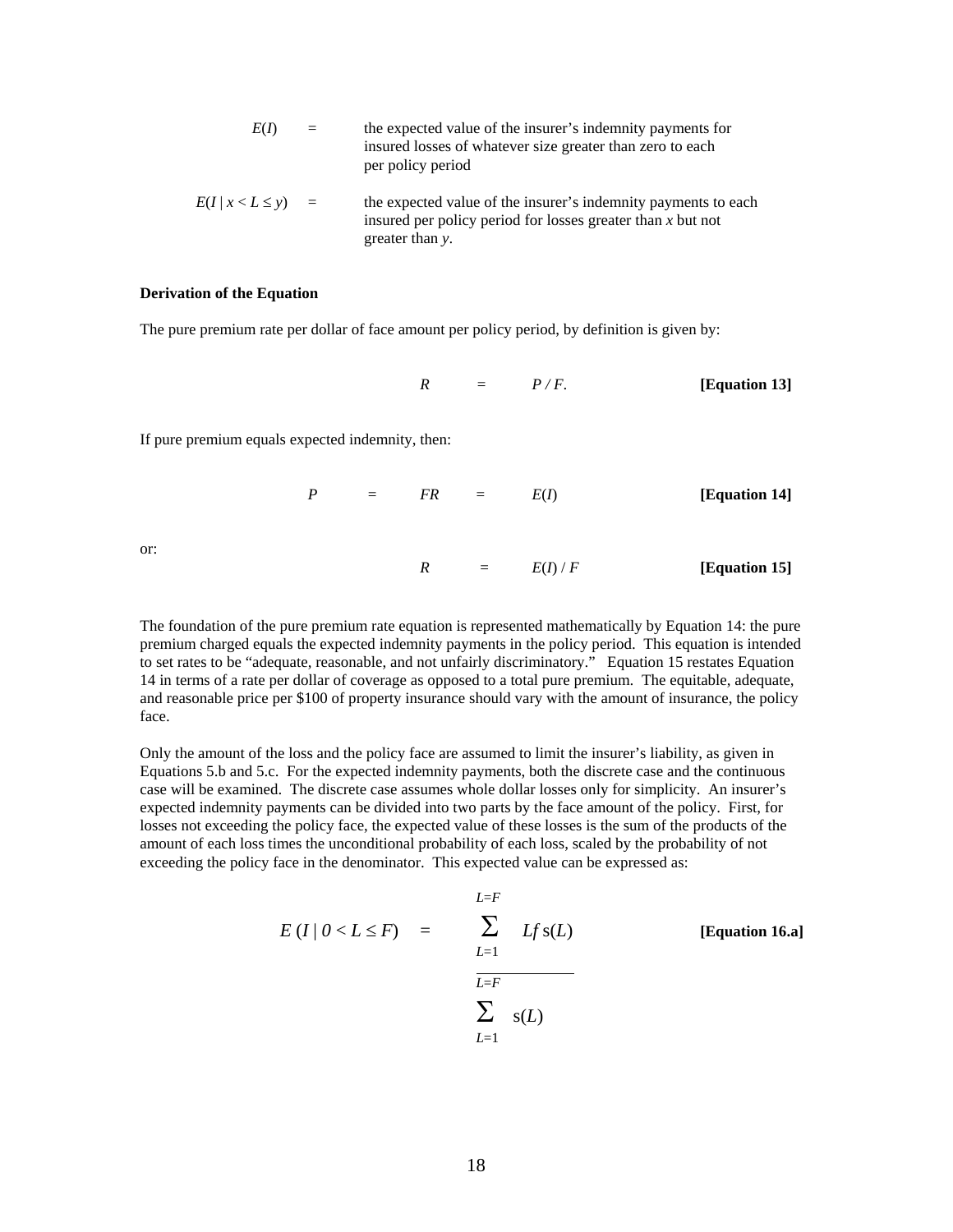if *L* can take on only discrete integer values, or:

$$
E(I | 0 < L \le F) = \int_{0}^{F} Lf s(L) dL
$$
 [Equation 16.b]  

$$
\int_{0}^{F} s(L) dL
$$

if the values of *L* are continuous. The second element of an insurer's expected indemnity payments, the portion for losses exceeding the policy face, is equal to the policy face limit times the probability of losses exceeding the policy face, scaled by the probability the loss exceeds the policy face. The probability of losses exceeding the policy face is the unconditional probability of any loss of whatever size greater than the policy face, that is, *f* multiplied by the difference between one and the percentage of losses not exceeding the policy face.

This expected value can be expressed as:

$$
E(I | F < L < \infty) = \nF f \left[ 1 - \sum_{L=1}^{L=F} s(L) \right] \n\qquad \qquad \text{[Equation 17.a]} \n\left[ 1 - \sum_{L=1}^{L=F} s(L) \right]
$$

if *L* can take only discrete integer values, or:

$$
E(I | F < L < \infty) = \nFf\left[1 - \int_{0}^{F} s(L) dL\right] \n\qquad \qquad \text{[Equation 17.b]}
$$
\n
$$
\left[1 - \int_{0}^{F} s(L) dL\right]
$$

if *L* is a continuous variable. Note that Equation 17 simplifies to  $E(I | F < L < \infty) = Ff$ .

Combining the above expressions, the total of an insurer's expected indemnity payments under one policy during one policy period can be expressed as:

$$
E(I) = f\left(\sum_{L=1}^{L=F} L s(L) + F[1 - \sum_{L=1}^{L=F} s(L)]\right)
$$
 [Equation 18.a]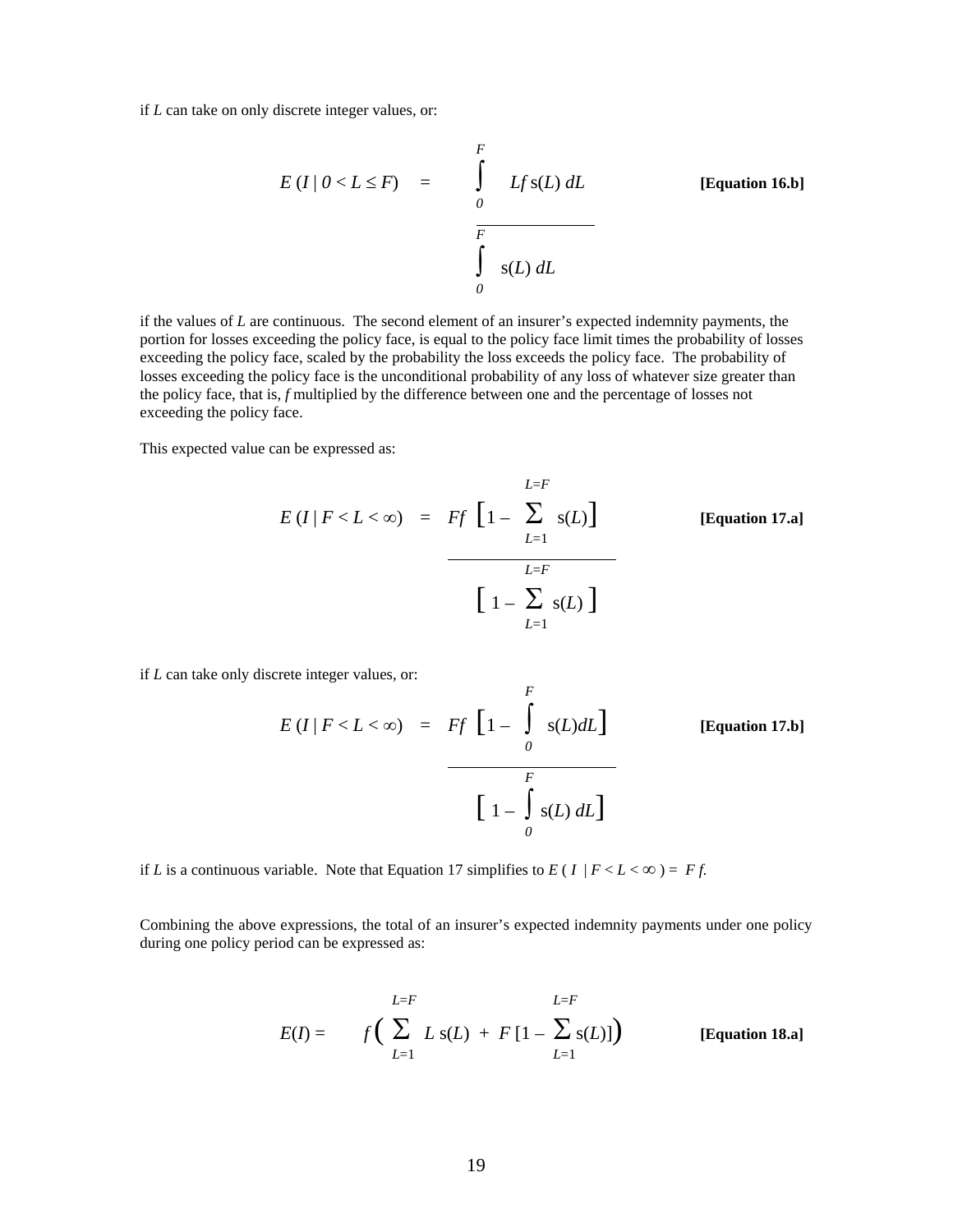if the values of *L* are discrete integers, or:

$$
E(I) = f\left(\int_{0}^{F} L \, s(L) \, dL + F\left[1 - \int_{0}^{F} s(L) \, dL\right]\right) \qquad \text{[Equation 18.b]}
$$

if the values are continuous.

Recalling Equation 15:

$$
R = E(I) / F,
$$
 [Equation 15]

the general expression for the pure premium rate results from substituting Equation 18 into Equation 15. The pure premium rate for each unit of face amount F is:

$$
R = f\left\{\sum_{L=1}^{L=F} L s(L) dL + (F [1 - \sum_{L=1}^{E} s(L) dL] )\right\}
$$
 [Equation 19.a]  

$$
F
$$

if *L* can take only discrete integer values,

or:

$$
R = f\left\{\int_{0}^{F} L \, \mathrm{s}(L) \, dL + \left(F\left[\right. 1 - \int_{0}^{F} \, \mathrm{s}(L) \, dL\right]\right)\right\} \qquad \text{[Equation 19.b]}
$$

if the values are continuous. Equation 19 applies to four broad types of rate calculations, some of which require variations of the general equations as stated above in Equations 19.a and 19.b.

First, Equation 19 applies as stated above whenever the loss to the insured is unlimited, but the policy face limits the insurer's liability. General liability insurance is an example.

Second, if both the insured's loss and the insurer's aggregate liability are unlimited, the integral in the numerator of the right-hand side of Equation 19 is revised as the expected value of losses from zero to infinity. Workers' Compensation insurance is an example. Policies of this type lack a face amount, so the equation represents a *total* premium  $(P = FR)$  rather than a premium *rate* per unit of coverage:

$$
P = f\left(\sum_{L=1}^{\infty} L s(L) dL\right) \quad \text{or} \quad P = f\left(\int_{0}^{\infty} L s(L) dL\right)
$$

 **[Equation 20.a] [Equation 20.b]**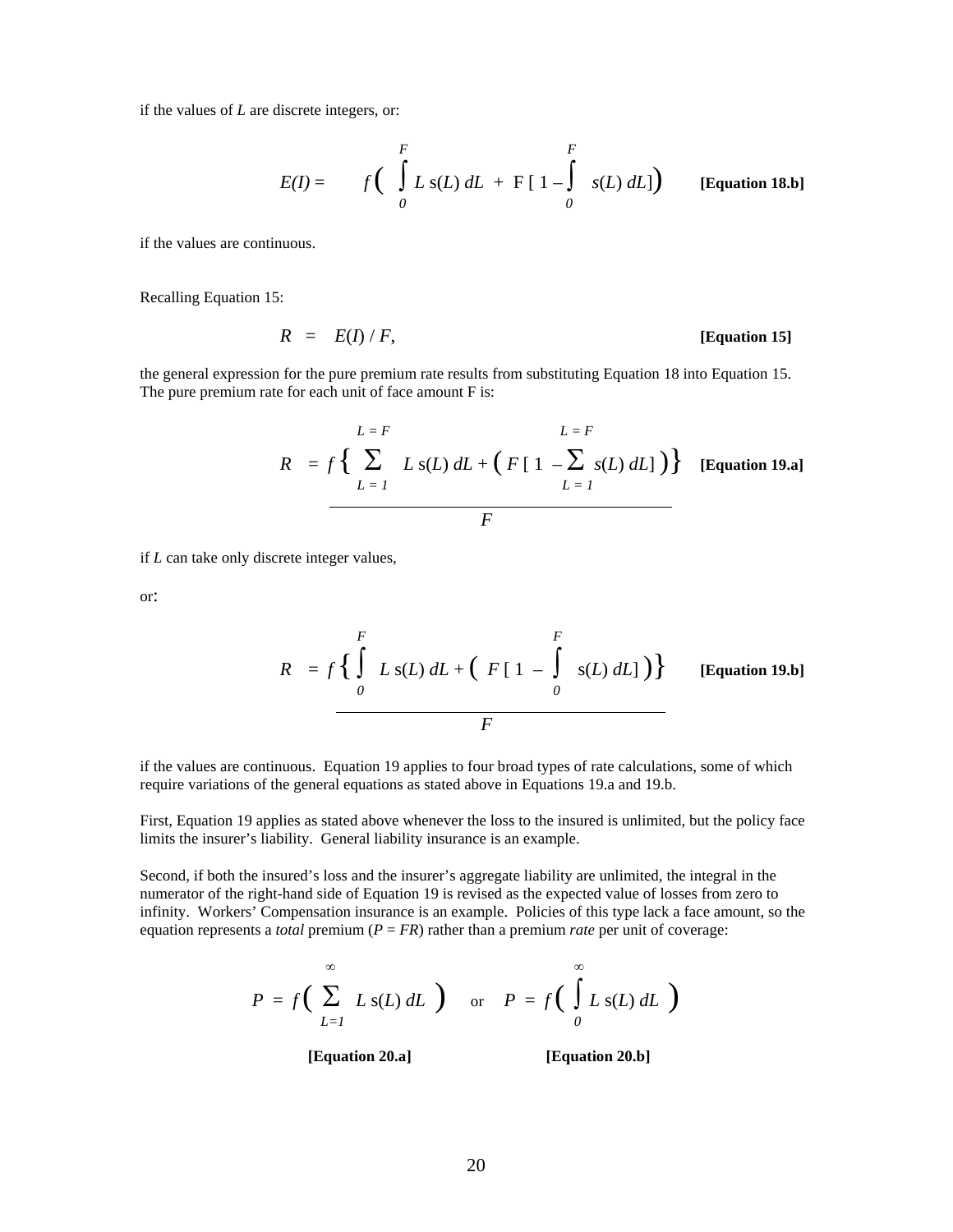Third, if the insured's loss and the insurer's liability are limited only by the property value, the numerator on the right-hand side of Equation 19 is the expected value of losses from zero to full value. The second, bracketed, element in the numerator of Equation 18 is not needed for losses above the policy face. Automobile physical damage insurance is a common example.



A variation of this case is a policy with an agreed amount endorsement. Since, under an agreed amount clause, the policy face generally equals the full property value determined by an insurance agent and an insured, losses exceeding the policy face can be presumed impossible. Therefore, the rate equation for each \$100 of an agreed amount of insurance, *A*, is:

$$
R = f\left(\sum_{L=0}^{L=F} L s(L) dL\right) \quad \text{or} \quad R = f\left(\int_{0}^{F} L s(L) dL\right)
$$
  
 
$$
\xrightarrow[A/100]{L=6} A/100
$$
  
[Equation 22.a] [Equation 22.b]

Fourth, if the insured's loss is limited by the property value and the insurer's liability cannot exceed the policy face, which may be less than the property value, Equation 19 requires no change. This is the case, where property values and amounts of insurance are definite and separable, that entails the topic of insurance to value. A special problem arises when each insured has the choice of policy face, yet a premium rate can be appropriate only if each insured chooses the policy face assumed in the premium rate calculation. Coinsurance is one solution to the problem of insureds selecting policy faces different from that assumed in the premium rate computation.

As stated earlier, insurance to value exists if property is insured to the exact extent, either dollar amount or percentage of value, as assumed in the premium rate calculation. The rate calculation may assume that the average level of coverage is less than 100% of the value of the property*. Insurance to value* means *insurance to full value* only if 100% coverage is assumed in the rate computation.

The term "value" refers to the value of the property, on the same basis used in indemnifying losses; that basis is usually *actual cash value* or *replacement cost*. The replacement value of property is equal to the amount it would cost to fully repair or replace the property if it must be reconstructed or purchased new. The actual cash value (ACV) is equal to the "…replacement cost [adjusted] by subtracting an amount that reflects depreciation. …The actual cash value of an item can be depressingly small after only a brief period of ownership."<sup>ii</sup> If the premium rate is based on 80 percent insurance to replacement cost, neither coverage to 80 percent of actual cash value nor coverage to 90 percent of replacement cost constitutes "*insurance to value*." In the first case, the property is underinsured if actual cash value is less than replacement cost; in the second instance, the property is overinsured relative to the insurance to value relationship assumed in the premium rate.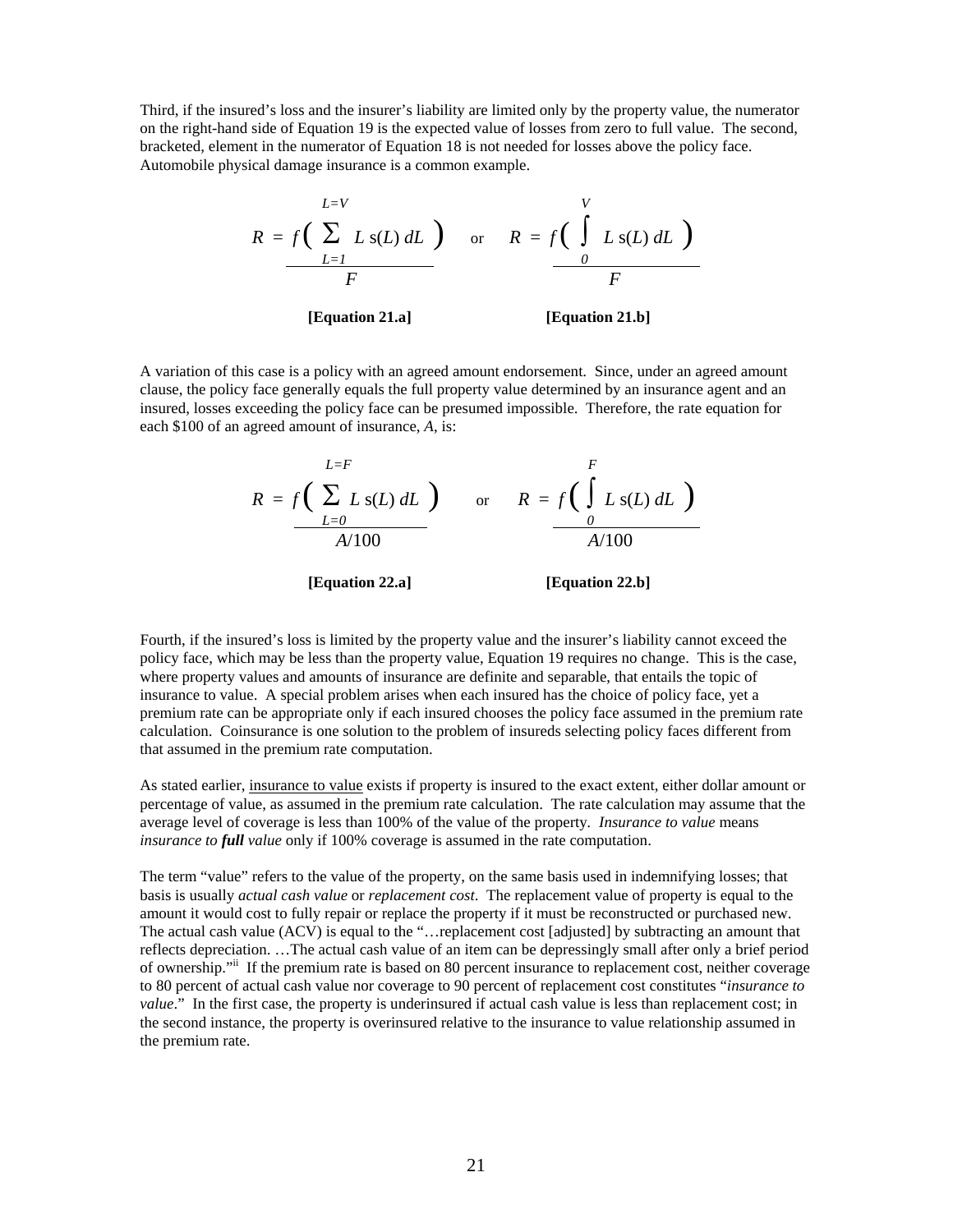#### **Example 7: Premium Rate Calculation (Discrete Case)**

Assume losses are distributed as in example 6, all properties are valued at \$500,000, and no appreciation occurs in property values. A company writes 1,000 policies. Each policyholder purchases only one policy and each policy has a face values equal to the value of the insured property  $(F = V)$ . Assume only one loss per policy per period is possible. Exactly 12 insureds will suffer a loss of some size during any one policy period. If a loss occurs, in half of the cases the amount of damage will amount to only 10% of the property value. In one in four cases, the damage will amount to 50% of the property value. In one case in twenty, the damage will amount to 90% of the property value. One loss in five will be total. Find the premium rate per \$100 of insurance for a policy face equaling (1) \$50,000; (2) \$100,000; (3) \$250,000; (4) \$475,000; (5) \$500,000.

*Solution:* 

| \$0.72                                                                                                              |
|---------------------------------------------------------------------------------------------------------------------|
| (4) R = $1.2\%$ x { (\$50,000) (.50) + (\$250,000) (.25) + (\$450,000) (.05) + (\$475,000)(.20) } $\approx$ \$0.52  |
| (5) R = $1.2\%$ x { (\$50,000) (.50) + (\$250,000) (.25) + (\$450,000) (.05) + (\$500,000)(.20) } $\approx$ \$ 0.50 |
|                                                                                                                     |

An important property of the premium rate calculation emerges in Example 7. Notice that the premium rate per \$100 of insurance declines as the policy face increases. This is even true even when larger losses are more likely, as when coverage increases from \$475,000 to \$500,000; the premium rate per \$100 of insurance declines even though total losses are four times as likely as near-total losses.

It is always true that the premium rate per \$100 of coverage will decrease as the policy face increases, for any size of loss distribution, even if large losses predominate. One way to explain this phenomenon is to consider the consecutive layers of insurance. A loss of \$500,000 encompasses the layer of loss up to \$100,000, but the opposite is not true. Even if a \$500,000 loss is more likely than a \$100,000 loss, the layer up to \$100,000 is reached in both instances, while for the latter all of the layers beyond \$100,000 are not. The rate must decline as the policy face increases because the higher the loss layer, the fewer losses will be a size large enough to reach it. The only theoretical instance in which this would not hold would be when all losses were of the same size.

In the coinsurance illustrations in an earlier section of this paper, the insurer had assumed in its pure premium rate calculation that its policyholders would purchase insurance equal to the full value of their insured properties. From Example 7, it can be seen that the total pure premium that should be charged an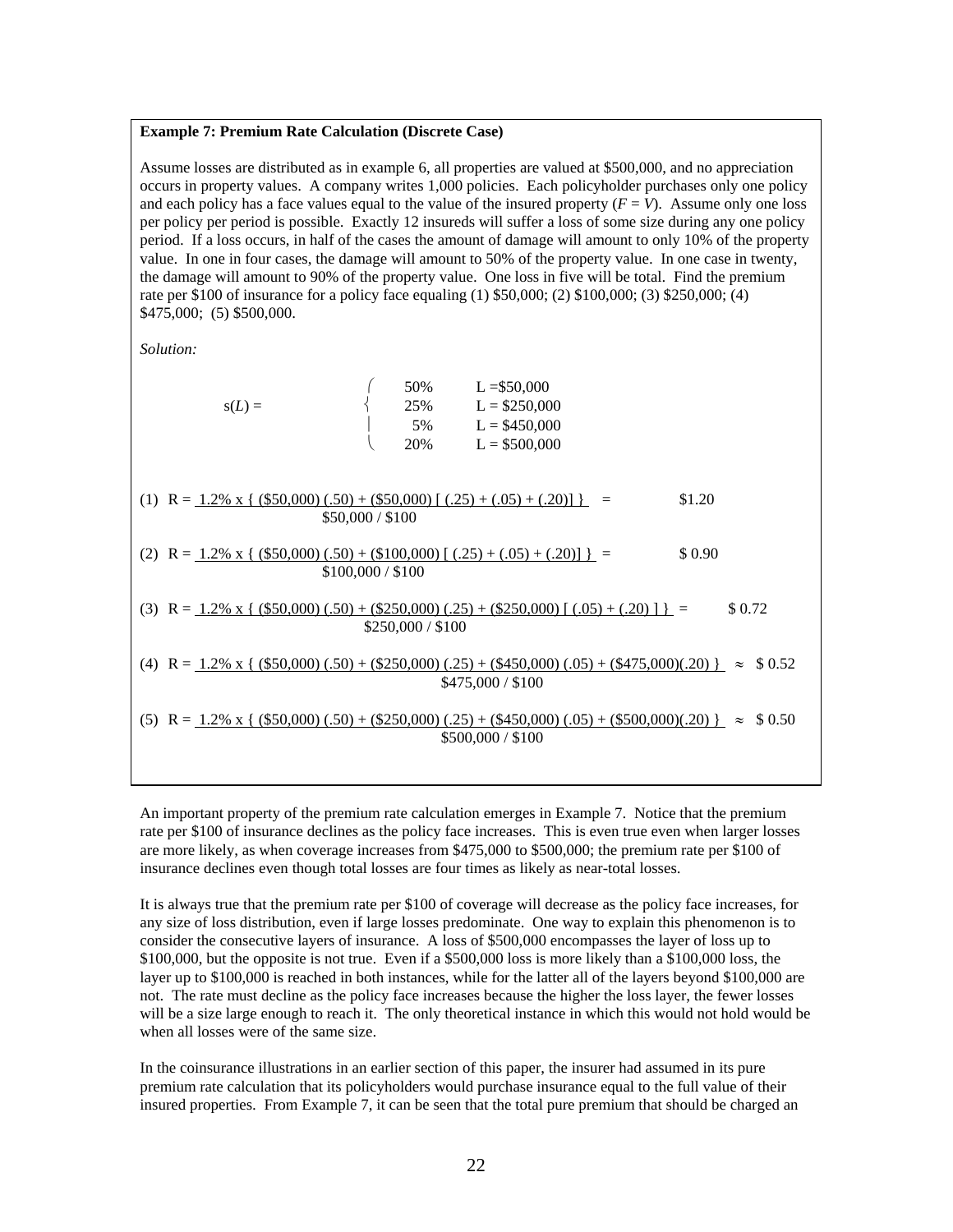insured choosing a face value at only half the value of her property will be an amount quite a bit greater than half of the full coverage pure premium. Although the illustrations assumed a uniform loss size distribution, the equitable premium for the significantly underinsured will still be a greater proportion of the full-coverage premium than the proportion of the property value insured.

Premium gradation may be viewed as an alternative to coinsurance; however, such a method requires the insurer to be able to accurately assess the true full value of the covered property and determine when and by how much it is changing.

### **Discrete versus Continuous notation**

The pure premium rate was derived using both discrete and continuous notations to represent loss amounts. Since every currency has a smallest monetary unit, such as the *cent* in the United States, the continuous case is not technically valid. Since fractional cents are not possible loss amounts, the continuity of the loss severity distribution is broken at the regular small increments of the cent. However, this technicality does not render the continuous case inappropriate for illustration since the smallest monetary unit is generally very small in relation to typical loss sizes. In light of penny increments, the shape of the size of loss distribution can be expected to at least approach the continuous case. A greater hindrance to achieving an accurate continuous representation of the loss size distribution is the tendency for loss amounts to cluster. Insurers and insureds alike tend to settle for and to prefer round values such as \$10,000 instead of \$9,765.24 or \$10,014.12; or \$50,000 as opposed to \$49,983.87 or \$50,374.28.

There are certain aspects of the loss variable which are difficult to describe in the discrete notation. One example is the mathematical derivation of the change of rate with face. The assumption that *L* is a continuous variable will be assumed in this instance where the relationships would be awkward to derive in discrete notation.

#### **Change of Rate with Face**

Whenever losses less than the policy face are possible, the pure premium rate should fall as the policy face increases, either absolutely or relative to value. This property holds regardless of the shape of the size of loss distribution, and even if large losses predominate. In the words of the *1911 Merritt Committee Report*:

*The principle that the rate falls as the ratio of insurance to value increases holds whatever the figures that are used, even though large losses were relatively more frequent than small ones.* 

Proof of this principle is that the first derivative of the premium rate with respect to the policy face in Equation 19.b is negative if losses less than the face are possible. Recalling Equation 19.b:

$$
R = f\left\{\int\limits_{0}^{F} L\,\mathrm{s}(L)\,dL + \left(F\left[1 - \int\limits_{0}^{F}\,\mathrm{s}(L)\,dL\right]\right)\right\} \qquad \text{[Equation 19.b]}
$$

the derivative is:

$$
dR/dF = \left(1/F^2\right) F f \left[F s(F) + \left(1 - \int_0^F s(L) dL\right) + F\left(-s(F)\right)\right]
$$

$$
- \left(1/F^2\right) f \left[\int_0^F L s(L) dL + F\left(1 - \int_0^F s(L) dL\right)\right]
$$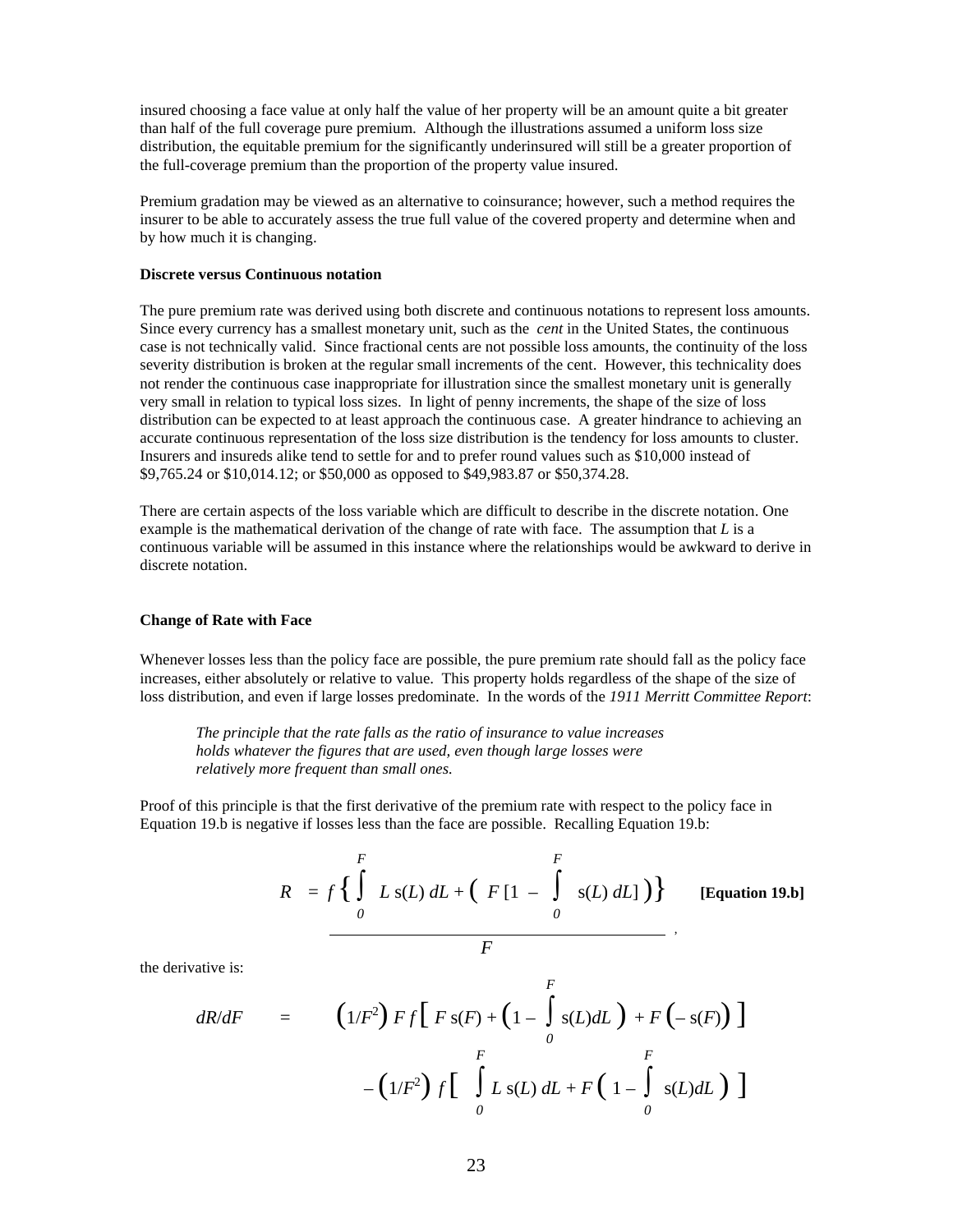$$
= \left(1/F^{2}\right) F f \left[F s(F) - F s(F)\right] + \left(1/F^{2}\right) F f \left(1 - \int_{0}^{F} s(L) dL\right)
$$
  

$$
- \left(1/F^{2}\right) f \left[\int_{0}^{F} L s(L) dL\right] - \left(1/F^{2}\right) F f \left(1 - \int_{0}^{F} s(L) dL\right)
$$
  

$$
= \frac{-f \int_{0}^{F} L s(L) dL}{F^{2}}
$$
 [Equation 23]

Because the variables *f, L, s(L)*, and *F* can only assume positive values, and the average loss size represented by the integer expression of Equation 23 must be positive, *dR/dF* is always negative; therefore, if losses less than the policy face are possible, the pure premium rate must decline as the policy face increases. As the policy face may represent the coinsurance requirement, the pure premium rate must also decline as the coinsurance requirement increases.

## **Example 8: Premium Rate Calculation and Change of Rate with Face (Continuous Case)**

Assume losses are distributed according to the linear function:

$$
s(L) = (-5.0 \times 10^{-11}) L + 10^{-5},
$$

and that all properties are valued at \$200,000. For simplicity, assume no appreciation in property values occurs. A company writes 1,000 policies. Exactly 180 insureds will suffer a loss of some size during any one policy period. Each policyholder purchases only one policy and can choose any positive face value up to the value of the insured property  $(0 \lt F \le V)$ . Assume only one loss per policy per period is possible.

- (1) Show that the s(*L*) function as defined in this example forms a complete probability distribution.
- (2) Find the expected average loss per policy.
- (3) Find the equation for the pure premium rate per \$100 of insurance, *R*, as a function of the face value of insurance, *F*, based on the given loss size function, s(*L*).
- (4) Compare the pure premium rate for \$100,000 and \$105,000 of coverage, using the equation from (3).
- (5) Calculate the pure premium *rate of change* at \$100,000 and compare it to the answer found in (4).

(1)  
\n
$$
\int_{0}^{V} s(L) dL = \int_{0}^{200,000} [(-5.0 \times 10^{-11}) L + 10^{-5}] dL
$$
\n
$$
= \left[\frac{(-5.0 \times 10^{-11}) L^{2}}{2} + 10^{-5} L\right]_{0}^{200,000}
$$
\n
$$
= (-2.5 \times 10^{-11}) (200,000)^{2} + (10^{-5}) (200,000)
$$
\n
$$
= -1 + 2
$$

*(continued)*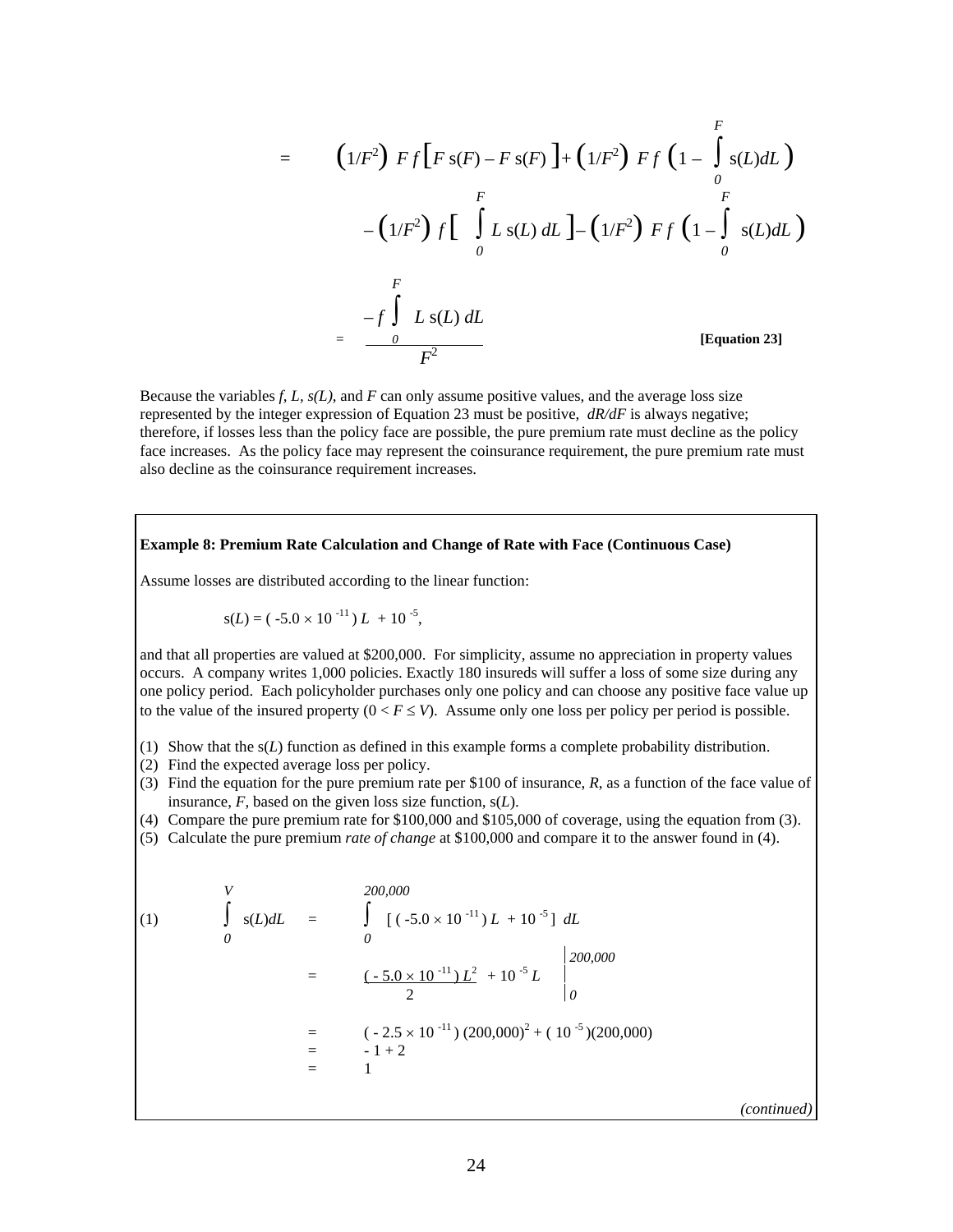$$
F \int_{0}^{V} L s(L) dL = \frac{180}{1,000} \int_{0}^{V} [(-5.0 \times 10^{-11}) L^{2} + 10^{-3} L] dL
$$
  
\n
$$
= 0.18 \begin{cases} \frac{1}{25.0 \times 10^{-11}} \sum_{1}^{2} + \frac{10^{-5} L^{2}}{3} \end{cases} \begin{cases} 200,000 \\ 200,000 \end{cases}
$$
  
\n
$$
= (-3.0 \times 10^{-12}) (200,000)^{3} + (9.0 \times 10^{-7}) (200,000)^{2}
$$
  
\n
$$
= -24,000 + 36,000
$$
  
\n
$$
= 512,000
$$
  
\n(3)  
\n
$$
R = f(\int L s(L) dL + [F[1 - \int s(L) dL]])
$$
  
\n
$$
\frac{F}{(F/100)}
$$
  
\n
$$
R = \frac{(0.18) (\int [(-5.0 \times 10^{-11}) L^{2} + 10^{-5} L] dL + [F[1 - \int (-5.0 \times 10^{-11}) L + (10^{-5}) dL])]}{(F/100)}
$$
  
\n
$$
R = \frac{(0.18) (((-5.0 \times 10^{-11}) F^{3}/3 + (10^{-5}) F^{2}/2] + [F[1 - (-5.0 \times 10^{-11}) F^{3}/2 + (10^{-5}) F])]}{(F/100)}
$$
  
\n
$$
R = [1.30 \times [10^{-10}) F^{2} + (9.0 \times 10^{-5}) F] + [(4.5 \times 10^{-10}) F^{2} - (1.8 \times 10^{-4}) F + 18]
$$
  
\n
$$
R = (1.5 \times 10^{-10}) F^{2} + (9.0 \times 10^{-5}) F] + [(4.5 \times 10^{-10}) F^{2} - (1.8 \times 10^{-4}) F + 18]
$$
  
\n
$$
R = (1.5 \times 10^{-10}) F^{2} - (9.0 \times 10^{-5}) (100,000) + 18 = 510.50 \text{ per
$$

*(continued)*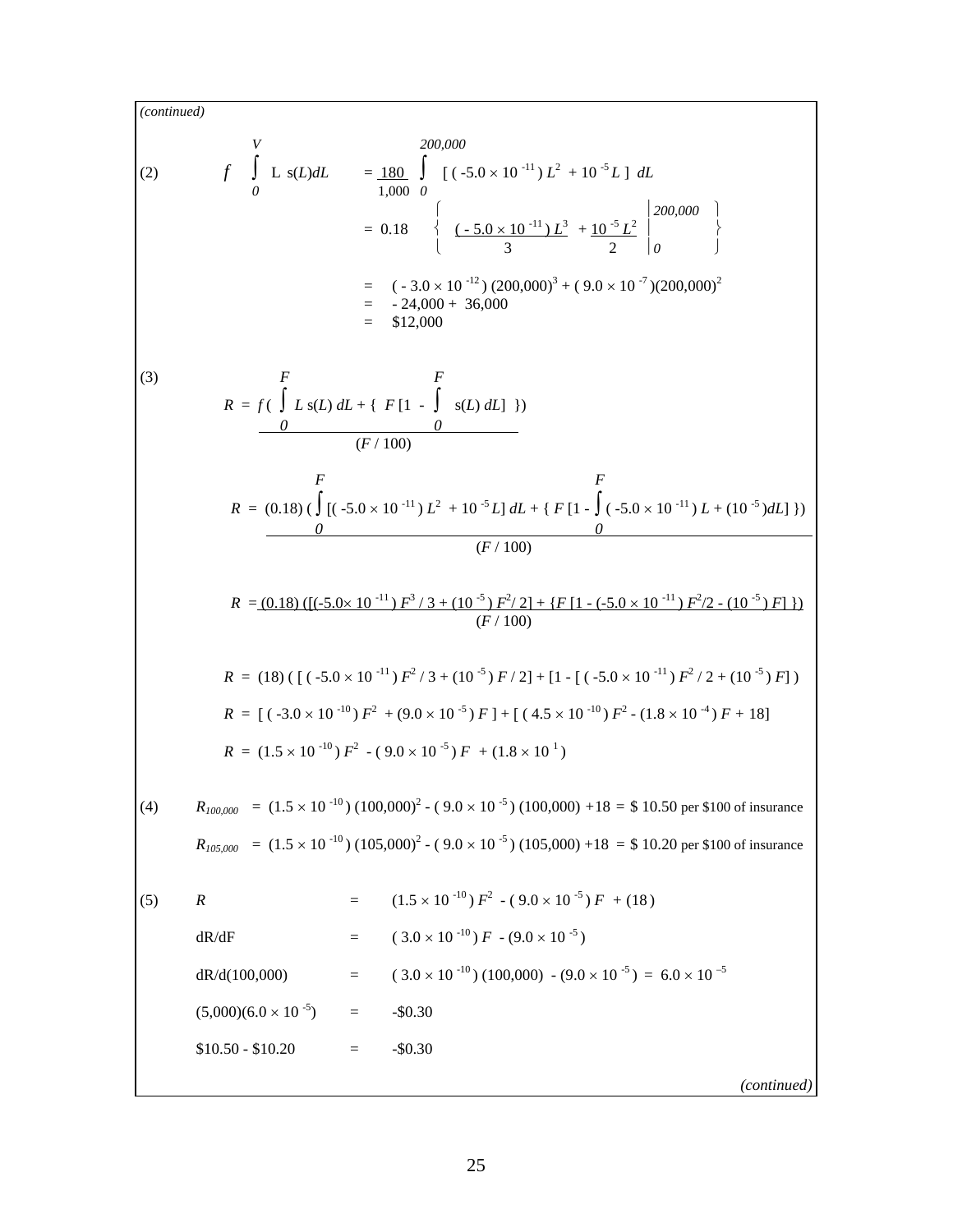Note that Equation 23 may be used, slightly modified to reflect \$100 units of coverage, to find the derivative:

$$
dR/dF = -f \int L s(L) dL
$$
  
\n
$$
dR/dF = \frac{0}{F^2/(100)}
$$
  
\n
$$
= (-0.18) ([(-5.0 \times 10^{-11}) F^3 / 3 + (10^{-5}) F^2 / 2]
$$
  
\n
$$
F^2 / (100)
$$
  
\n
$$
= (3.0 \times 10^{-10}) F - (9.0 \times 10^{-5})
$$

#### **Rate of Premium Rate Change**

As shown in Equation 20, the pure premium rate should fall as the policy face increases, whether the actual distribution is a decreasing, flat, or increasing function of the loss size, so long as losses less than the policy face are possible. Aside from losses being all of one size, no other shape of the size of loss distribution will void this property; however, the shape will impact the *rate* at which the premium rate change decreases.

The *rate of decrease* in the pure premium rate depends on whether small or large losses predominate.<br>These relationships stem from the second derivative of the pure premium rate with respect to the policy face, i.e. the second derivative of Equation 19.b. The relationships are shown below in Table I.

#### **----------------------** *TABLE I* **----------------------**

| Second derivative of                                                                                                                                                      |                        |  |  |  |  |
|---------------------------------------------------------------------------------------------------------------------------------------------------------------------------|------------------------|--|--|--|--|
| the pure premium rate:                                                                                                                                                    | Rates decrease at:     |  |  |  |  |
| (a) positive                                                                                                                                                              | (a) a decreasing rate  |  |  |  |  |
| (b) zero                                                                                                                                                                  | (b) a constant rate    |  |  |  |  |
| (c) negative                                                                                                                                                              | (c) an increasing rate |  |  |  |  |
| Shape of the size of loss distribution:<br>(a) small losses outnumber large ones<br>(b) losses of all sizes are equally numerous<br>(c) large losses outnumber small ones |                        |  |  |  |  |

The second derivative is an indicator of concavity. A curve with a positive second derivative is concave up, and one with a negative second derivative is concave down. Given that losses less than the policy face are possible, the pure premium rate will be decreasing. On a decreasing curve, concave up suggests flattening such that the rate of change is declining, while concave down suggests steepening such that the rate of change is increasing.

#### **Example 9: Small Losses Predominating versus Large Losses Predominating (Continuous Case)**

In Example 8, it is assumed that losses are distributed according to a linear function and all properties are valued at \$200,000. The company writes 1,000 policies, with exactly 180 insureds suffering a loss of some size during a policy period. Each policyholder purchases only one policy and can choose any positive face value up to the value of the insured property  $(0 < F \le V)$ , where only one loss per policy per period is possible. Under the same assumptions, compare the two linear functions:

> $s(L) = (-5.0 \times 10^{-11}) L + 10^{-5}$ ,  $v(L) = (5.0 \times 10^{-11}) L$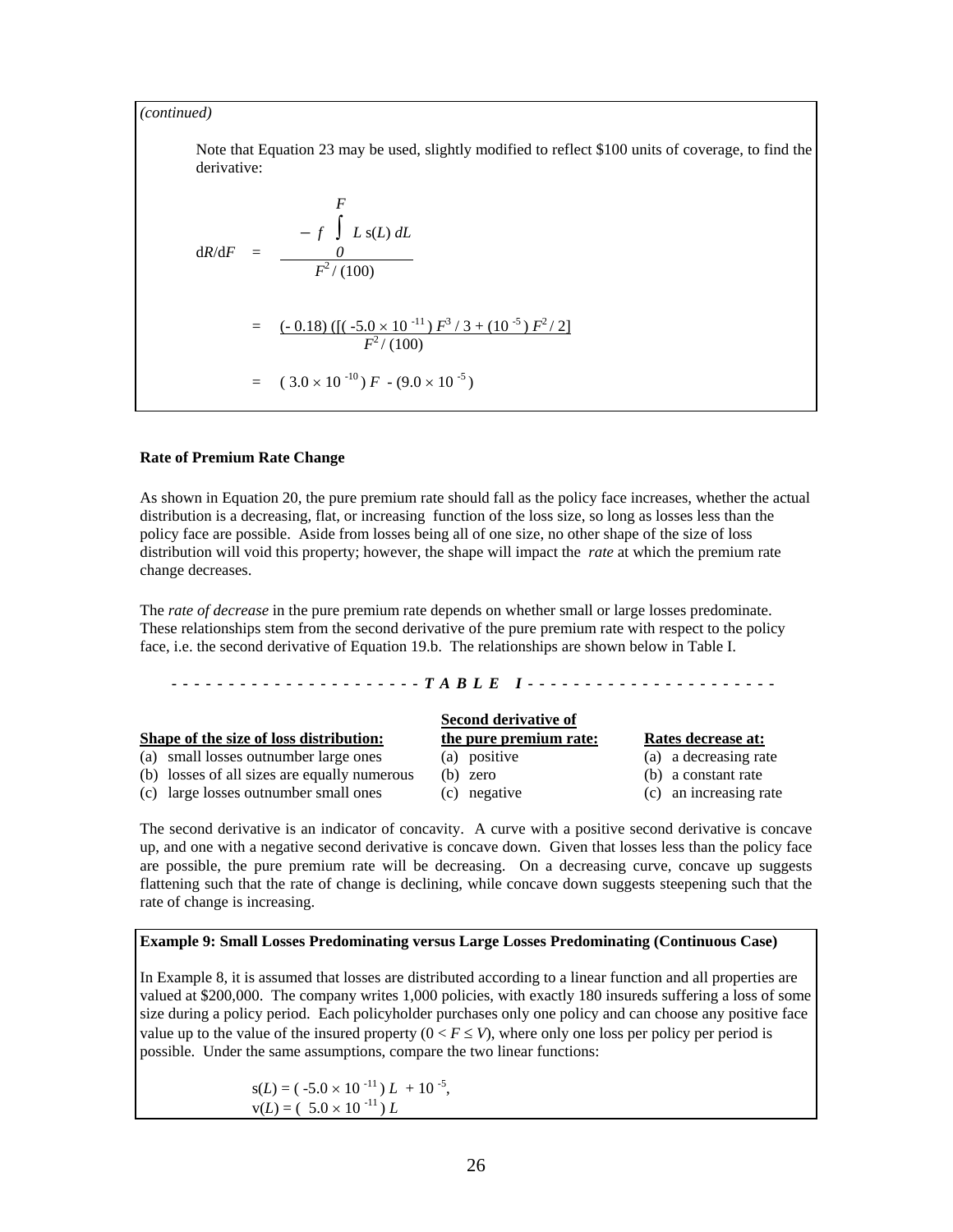- (1) Graph the two functions on the interval  $0 \le L \le 200,000$ , to confirm graphically that small losses predominate for s(L) while large losses predominate for v(L).
- (2) Show mathematically that  $s(L)$  is a decreasing function of L and  $v(L)$  is an increasing function of L.
- (3) Find the equation for the pure premium rate per \$100 of insurance, *R*, as a function of the face value of insurance,  $\overline{F}$ , based on the loss size function,  $v(L)$ .
- (4) Graph the pure premium rates for s(L) and v(L) using the equations found in Part (3) of Example 8 and Part (3) of this example.
- (5) Find the second derivatives of the pure premium rates for  $s(L)$  and  $v(L)$ , and explain what the second derivatives imply about the shape of the pure premium rate curves.



(2) Find the first derivatives of the two linear functions:

s' (L) = -5.0 × 10<sup>-11</sup> 
$$
\langle
$$
 0  $\rightarrow$  s(L) is a decreasing function of L  
v' (L) = 5.0 × 10<sup>-11</sup>  $>$  0  $\rightarrow$  v(L) is an increasing function of L

(3) 
$$
F = f\left(\int_{0}^{F} L \, v(L) \, dL + \{F[1 - \int_{0}^{F} v(L) \, dL] \}\right)
$$

*(continued)*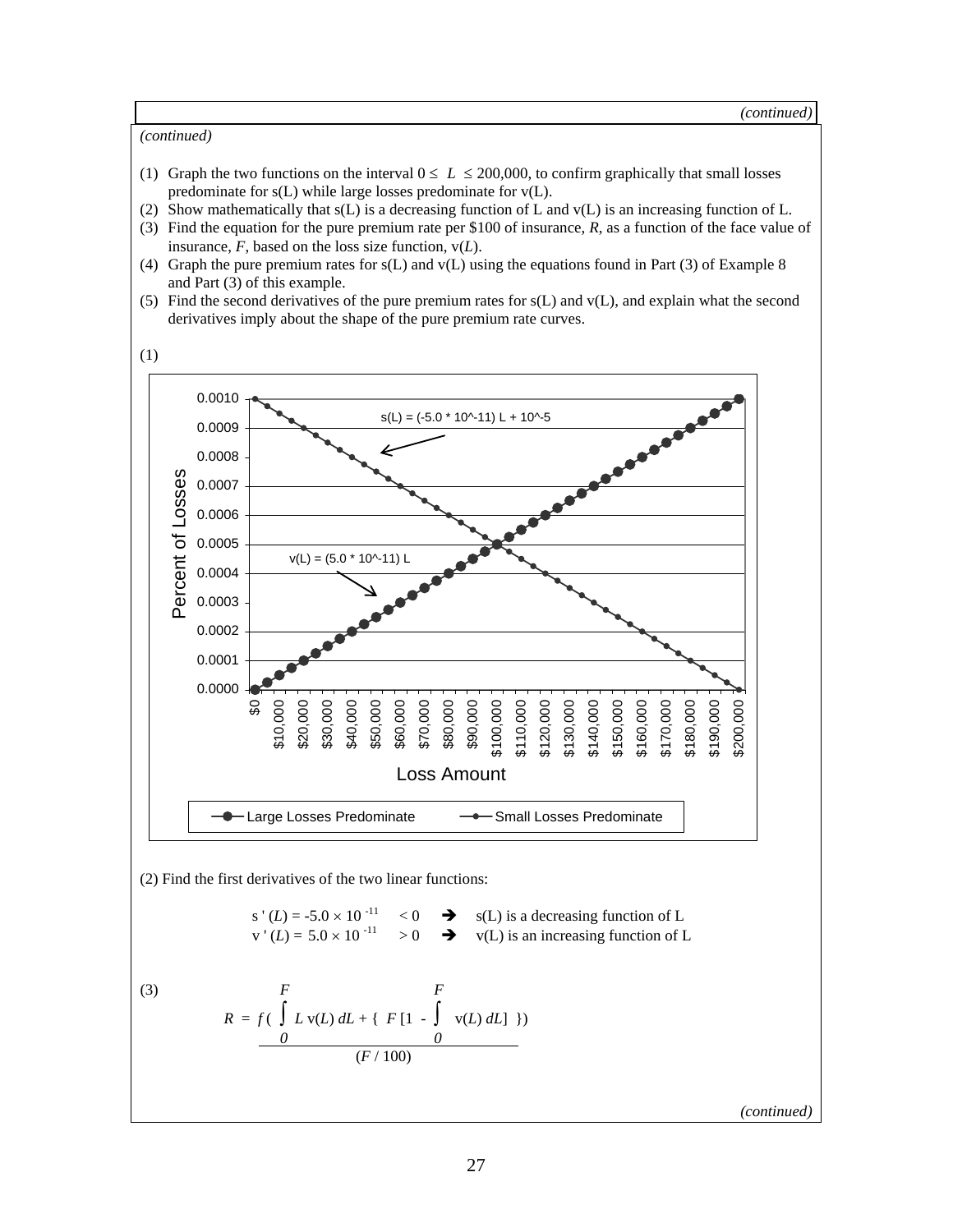$$
F
$$
\n
$$
R = (0.18) \left( \int (5.0 \times 10^{-11}) L^2 \ dL + \{ F [1 - \int (5.0 \times 10^{-11}) L \ dL \}] \right)
$$
\n
$$
= \frac{0}{(F/100)}
$$
\n
$$
R = (0.18) \left( \left[ (5.0 \times 10^{-11}) F^3 / 3 \right] + \left\{ F [1 - (5.0 \times 10^{-11}) F^2 / 2] \right\} \right)
$$
\n
$$
= (18) \left( \left[ (5.0 \times 10^{-11}) F^2 / 3 \right] + \left[ 1 - (5.0 \times 10^{-11}) F^2 / 2 \right] \right)
$$
\n
$$
R = (3.0 \times 10^{-10}) F^2 + (-4.5 \times 10^{-10}) F^2 + 18
$$
\n
$$
R = (-1.5 \times 10^{-10}) F^2 + 18
$$

(4)



(5) R[s(L)] was found in Part (3) of Example 8:

R[s(L)] = 
$$
(1.5 \times 10^{-10}) F^2 - (9.0 \times 10^{-5}) F + (1.8 \times 10^{-1})
$$
  
\ndR[s(L)]/dF =  $(3.0 \times 10^{-10}) F - (9.0 \times 10^{-5})$   
\nd<sup>2</sup>R[s(L)]/dF<sup>2</sup> =  $(3.0 \times 10^{-10}) > 0$  → R[s(L)] is concave up.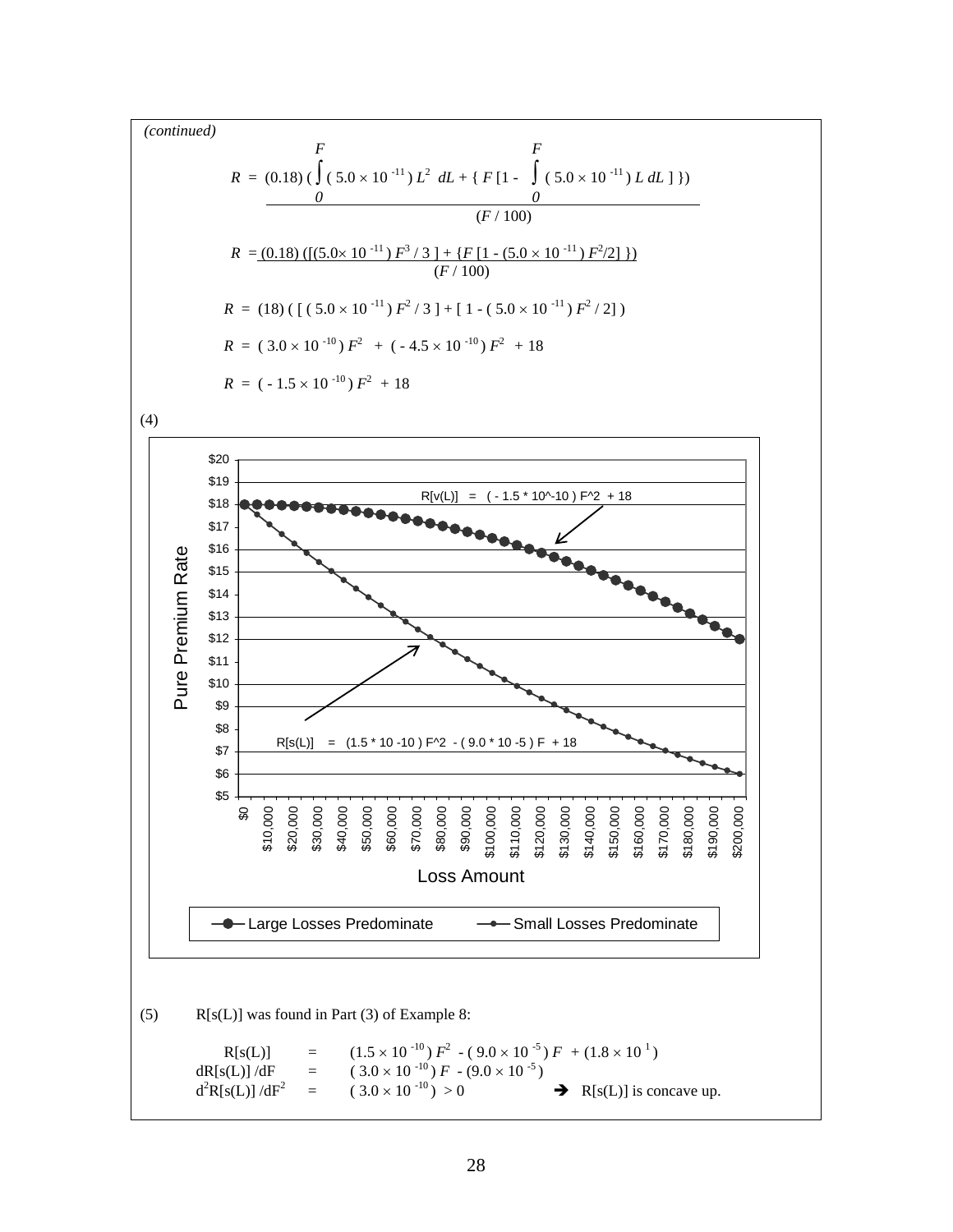*(continued)*   $R[v(L)]$  was found in Part (3) of this example:  $R[v(L)] = (-1.5 \times 10^{-10}) F^2 + 18$ dR[v(L)] /dF =  $(-3.0 \times 10^{-10})$  *F*<br>d<sup>2</sup>R[v(L)] /dF<sup>2</sup> =  $(-3.0 \times 10^{-10})$  < 0  $d^2R[v(L)]/dF^2$  $\rightarrow$  R[v(L)] is concave down. Since  $d^2R[s(L)]$  /dF<sup>2</sup> is positive, R[s(L)] is concave up and rates are decreasing at a decreasing rate.

Since  $d^2R[v(L)]/dF^2$  is negative,  $R[v(L)]$  is concave down and rates are decreasing at an increasing rate.

## **Pure Premium Coinsurance Rates**

As stated earlier, a particular pricing problem arises when each insured has the choice of policy face, yet premium rates can be appropriate only if each insured chooses the policy face assumed in the rate calculation. *Pure premium coinsurance rates* are computed on the assumption of a policy face equal to the coinsurance requirement. If the policy face is less than or equal to that assumed, the coinsurance mechanism will balance pure premiums and expected indemnity payments.

While the coinsurance mechanism can ensure balance when the policy face falls *below* the level assumed in the rates, such a balance is not achieved when the policy face *exceeds* that which is assumed. Since proper pure premium rates vary inversely with coinsurance requirements, the insured who selects coverage exceeding that requirement will be paying a rate too high. Because the policy will never indemnify beyond the full property value, it is not in the insured's best interest to select a face value exceeding the full property value. A coinsurance rate for full coverage must be made available to ensure equity to all insureds.

Note that the insured may collect total indemnity payments greater than the full property value when "additional coverages," such as debris removal, apply. Such coverages may be included in a homeowner's policy in addition to the face value applicable to the dwelling structure. It is unnecessary to purchase a level of insurance coverage exceeding the value of the dwelling to receive the additional coverages.

#### **Percentage Coinsurance Rates**

Under a percentage of value coinsurance clause, the insured is offered a choice of coinsurance percentage, *c*, from those percentages made available. Recall that the coinsurance requirement, *C*, is given by:

$$
C = cV;
$$
 [Equation 1]

Since the pure premium coinsurance rate relativities are determined by the distribution of losses as percentages of value, any property value, *V* can be used with the distribution. Because the assumed policy face equals *C*, the premium rate equations, from Equations 19.a and 19.b, become:

$$
R = f\left(\sum_{L=1}^{L=C} L s(L) dL + \left\{F\left[1-\sum_{L=1}^{L} s(L) dL\right]\right\}\right)
$$
 [Equation 24.a]

if *L* is discrete,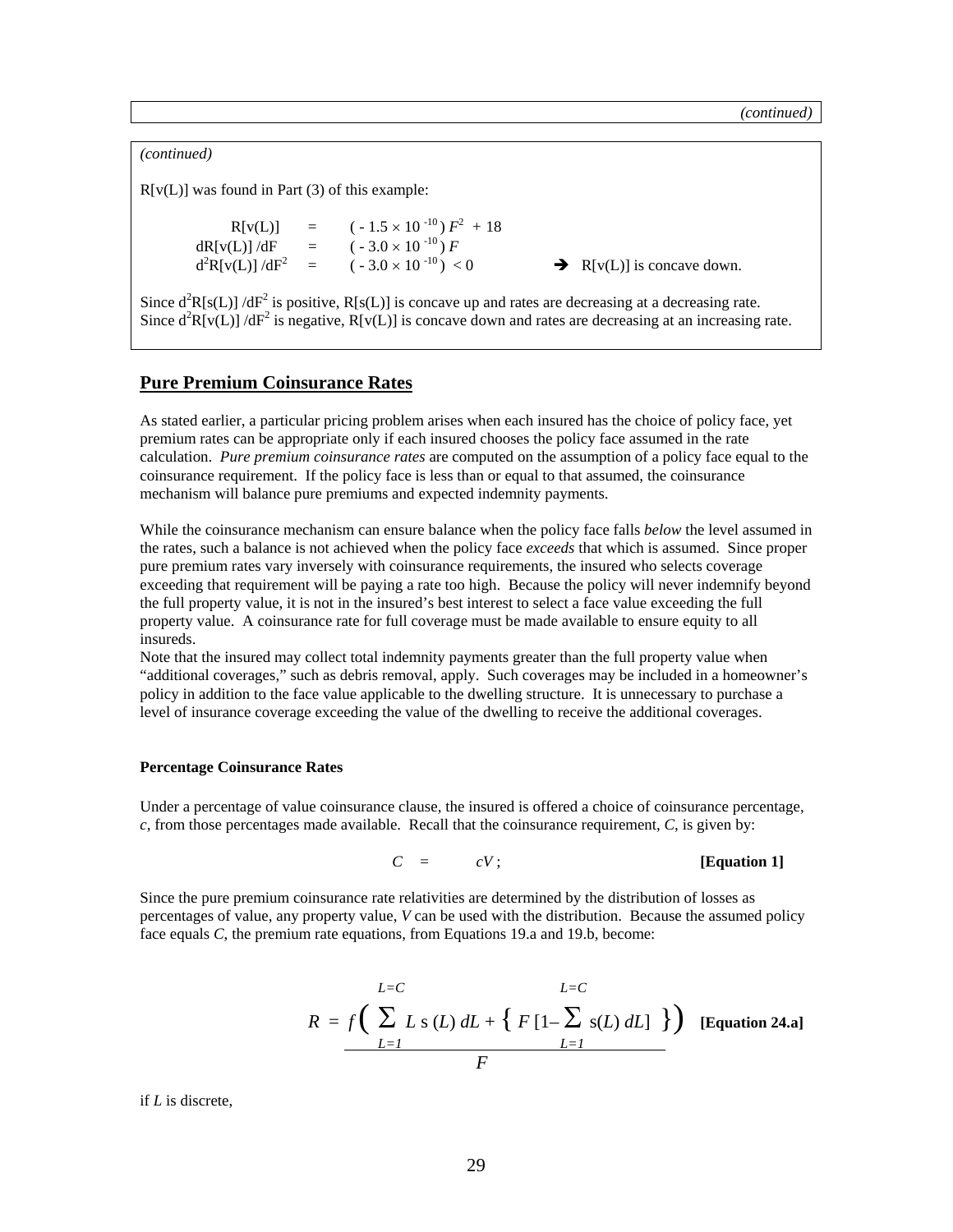$$
R = f\left(\int_{0}^{C} L s(L) dL + \left\{F[1-\int_{0}^{C} s(L) dL\right]\right\}\right)
$$
 [Equation 24.b]

if *L* is continuous.

#### **Example 10: Rate of Premium Rate Change - Coinsurance Rates**

Assume that losses from three different populations are distributed according to three distinct loss size distributions  $s_1(L)$ ,  $s_2(L)$ , and  $s_3(L)$ , as given below, that and all distributions have the same loss frequency, *f* = .04, and that all properties are valued at \$500,000. Note that large losses predominate in  $s_1(L)$ , loss sizes are uniform in  $s_2(L)$ , and small losses predominate in  $s_3(L)$ . For simplicity, assume that the arithmetic mean loss in each loss size interval is the midpoint of the interval, except for the first and last intervals of  $s_1(L)$  and  $s_3(L)$ , which are slightly skew. For each distribution, find the coinsurance premium rate per \$100 of coverage on each interval, and calculate the decrease in the premium rate between intervals.

| Coinsurance |       | Loss Size L (in $$000s)$ )<br>$x_1 < L < x_2$ |          | Percentage of Losses<br>in interval |          |          | <b>Arithmetic Mean Loss</b><br>in interval (in \$000s) |          |
|-------------|-------|-----------------------------------------------|----------|-------------------------------------|----------|----------|--------------------------------------------------------|----------|
| percentage  | $X_1$ | $x_2$                                         | $s_1(L)$ | $s_2(L)$                            | $s_3(L)$ | $s_1(L)$ | $s_2(L)$                                               | $s_3(L)$ |
| 20%         | \$0   | \$100                                         | .05      | .20                                 | .50      | \$25     | \$50                                                   | \$75     |
| 40%         | \$100 | \$200                                         | .10      | .20                                 | .20      | \$150    | \$150                                                  | \$150    |
| 60%         | \$200 | \$300                                         | .15      | .20                                 | .15      | \$250    | \$250                                                  | \$250    |
| 80%         | \$300 | \$400                                         | .20      | .20                                 | .10      | \$350    | \$350                                                  | \$350    |
| 100%        | \$400 | \$500                                         | .50      | .20                                 | .05      | \$475    | \$450                                                  | \$425    |
|             |       |                                               |          |                                     |          |          |                                                        |          |
|             |       |                                               |          | Coinsurance Premium                 |          |          | Rate Change from prior                                 |          |
|             |       | Coinsurance                                   |          | Rate per \$100                      |          |          | interval                                               |          |
|             |       | percentage                                    | $s_1(L)$ | $s_2(L)$                            | $s_3(L)$ | $s_1(L)$ | $s_2(L)$                                               | $s_3(L)$ |
|             |       | 20%                                           | 3.85     | 3.60                                | 3.50     |          |                                                        |          |
|             |       | 40%                                           | 3.73     | 3.20                                | 2.55     | $-0.12$  | $-0.40$                                                | $-0.95$  |
|             |       | 60%                                           | 3.52     | 2.80                                | 2.00     | $-0.21$  | $-0.40$                                                | $-0.55$  |
|             |       | 80%                                           | 3.24     | 2.40                                | 1.60     | $-0.28$  | $-0.40$                                                | $-0.40$  |
|             | 100%  |                                               | 2.89     | 2.00                                | 1.29     | $-0.35$  | $-0.40$                                                | $-0.31$  |

Example 10 illustrates that premium rates decrease at a increasing rate when large losses predominate, at a constant rate when loss sizes are uniform, and at a decreasing rate when small losses predominate.

#### **Adjustments for Expense Allowances**

Up to this point, this paper has dealt only with *pure* premium rates. The equation for the pure premium rate is designed to cover the insurer's expected indemnity payments only. The *gross* premium rate equals the pure premium rate plus a loading for operating expenses, contingency reserves, and profit. The gross premium rate is the rate that the insurer will actually charge. Both the gross and the pure premium rates are generally stated as rates per \$100 of property insurance. It has been shown that the pure premium rate will vary with the amount of insurance, the policy face. The gross premium rate should also vary with the

or: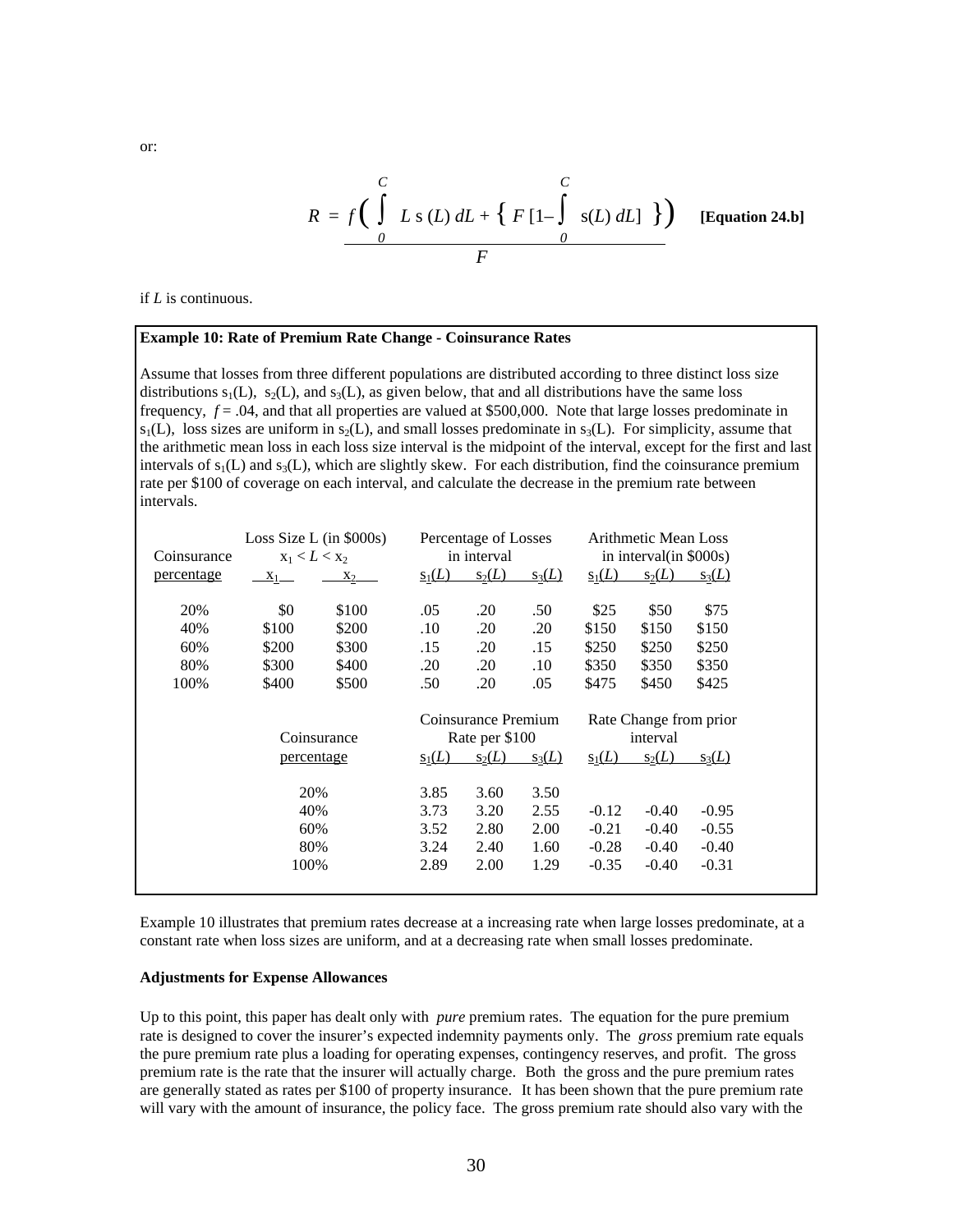policy face. The question is whether or not gross premium rates decline in the same manner as pure premium rates, as outlined in Table I?

Rating formulas will often represent loadings as a constant percentage of pure premium. Alternatively, expense loadings may also commonly be fixed in amount. If all loadings are a constant percentage of the pure premium rate, gross rates will be a constant multiple of pure rates; the gross rates will have the same relativities of the pure rates, and Table I will be unaltered. Loadings that are a fixed amount represent a decreasing percentage of the premium rate as the policy face increases, and its percentage decreases at a decreasing rate. The average of this fixed cost falls at a decreasing rate as the policy face increases. When small losses outnumber large ones, as in case (a) of Table I, fixed loadings will cause gross rates to still decrease at a decreasing rate, although faster than the underlying pure rates. When large losses outnumber small ones, as in case (c), whether the rate of decrease in gross rates is increasing or decreasing will depend on both the skewness of the size of loss distribution and the amount of the fixed loadings. Fixed loadings will more certainly impact case (b), where loss sizes are uniform, causing the gross rates to decrease at a decreasing rather than a constant rate.

In most size of loss distributions, small losses - losses that are small percentages of value - outnumber large ones. This property will lead to both pure and gross coinsurance rates which decrease by decreasing amounts as the coinsurance requirement increases over equally-sized increments. This will be true whether loadings are variable or fixed.

### **Premium Reversals**

A premium reversal occurs when the difference in incremental premium rates is so great that the cost of more insurance is less than the cost of less insurance. If the percentage decrease in the gross premium rate is greater than the percentage increase in the policy face, a premium reversal will result on that interval. A premium reversal will lead to a negative marginal revenue for the insurer, suggesting that the marginal cost of that additional insurance is also negative. As this can not be the case, most premium reversals are actuarially incorrect and should be avoided.

There are a few normal circumstances under which minor premium reversals may occur. In the instance where coinsurance rates are grouped in rating bands, for instance, reversals will be inevitable at the boundaries of the bands. For example, if coinsurance percentages are grouped in bands at 10 percent intervals, a premium reversal could exist between 89 and 90 percent of coverage, such that the policy would cost less at 90 percent coinsurance than at 89 percent coinsurance. Even so, no reversals should be found within each band, such as within the range from 80 to 89 percent coinsurance.

#### **Range of Coinsurance Requirements and Credits**

As noted earlier, the coinsurance mechanism balances premium rates with expected indemnity payments so that rates will be equitable and just adequate. While the coinsurance mechanism allows for rate adequacy and equity when the policy face falls *below* the level assumed in the rates, such a result is not achieved when the selected policy face *exceeds* that which is assumed.

For coinsurance to function as intended, the insurer must provide a full range of coinsurance requirements and credits. Each coinsurance requirement should specify a separate rate which dictates the appropriate credit. The coinsurance requirements should be offered at small intervals to the greatest extent practical. A coinsurance clause should be attached to even the smallest of policies to create a balance of expected indemnity and pure premium.

## **Summary and Conclusion**

Insurance to value exists if property is insured to the exact extent assumed in the premium rate calculation. Maintaining insurance to value defines the goal of maintaining coverage among insureds at a level equal to that assumed within the actuarial premium rate calculations.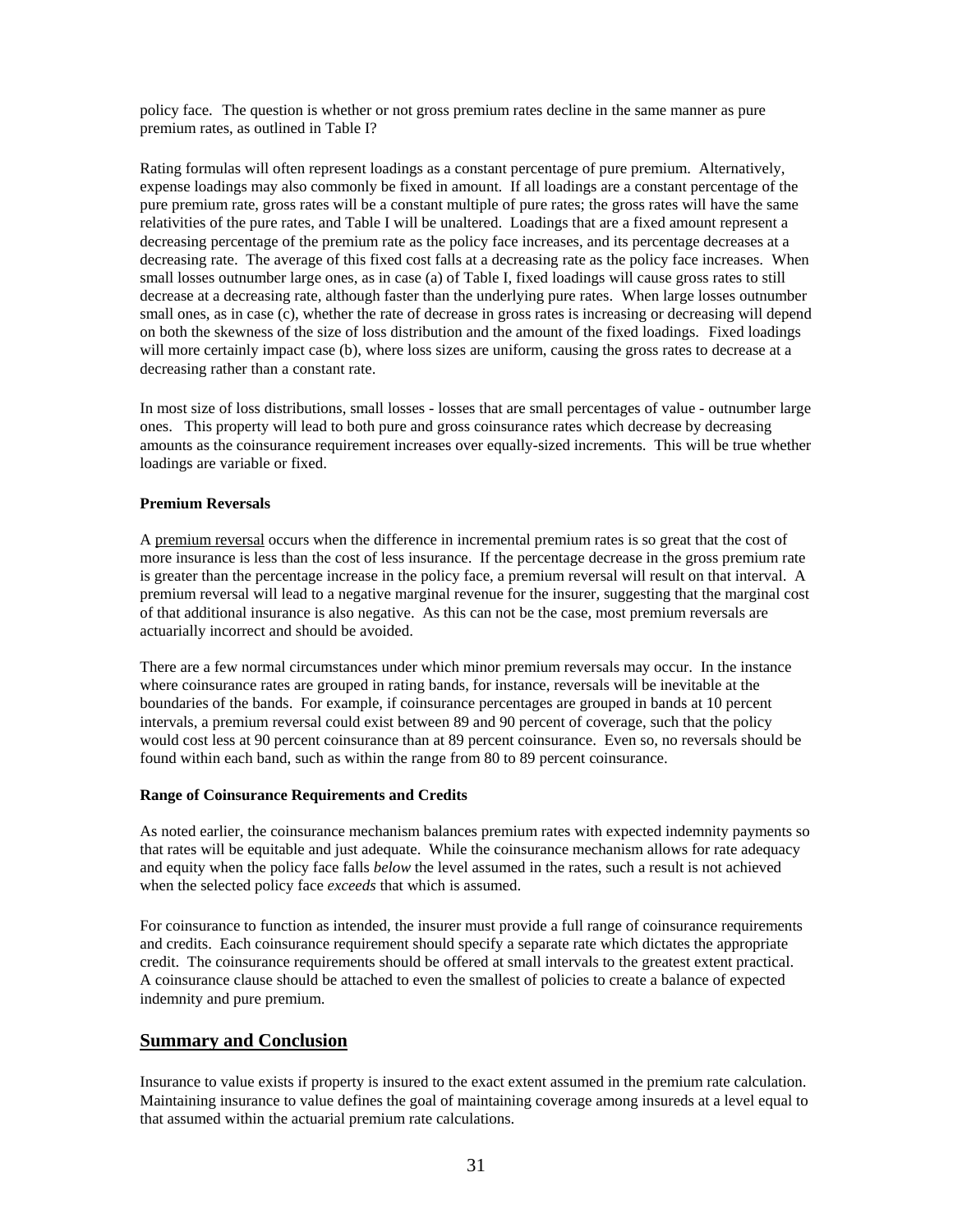A coinsurance clause will automatically render the policyholder a joint insurer anytime a coinsurance deficiency exists, that is, when the policy face falls short of the required level of coverage according to the coinsurance requirement as defined by the insurer. The coinsurance clause is a tool for maintaining balance in actuarial premium rate calculations in those instances in which the policyholder is underinsured. The clause will not have the effect of creating balance when the policyholder is overinsured.

A coinsurer will be subject to a coinsurance penalty in the event of any loss beneath the coinsurance requirement. If the loss exceeds the coinsurance requirement, the indemnity is limited by the face value of the policy and no coinsurance penalty exists. Assuming the face value of the policy is less than the coinsurance requirement, losses exceeding the policy face but below the coinsurance requirement are still subject to a coinsurance penalty.

It is rare for a coinsurance penalty to exist under an agreed amount endorsement, where the value of the property may be established by appraisal and must be agreed upon between the insurer and the insured. Under this type of endorsement, the insurer is subject to a greater risk of underinsurance than under the percentage coinsurance requirement. Under an agreed amount endorsement, the insurer must pay the full loss amount for any loss up to the policy face, even if the property appreciates during the policy period.

The fire size of loss severity distribution generally follows a downward-sloping curve. The actual shape of the curve will depend on the type of property that is included in the distribution. There are many factors which can introduce distortions into the data collected for the purpose of approximating a size of loss curve.

The pure premium rate is the expected dollar amount of indemnity per unit of face value. The general pure premium rate equation is a mathematical expression simplified due to several assumptions. The assumptions are that premium rates are equitable and just adequate, that all insured properties are homogeneous, that the rate determinants (frequency and severity) are known and stable, that losses are precisely adjusted, that each insured carries no other property insurance, that there is no interest on the pure premiums collected, and that each policy has no more than one loss per period. All assumptions are not necessarily expected to hold in application. The impact that the divergence of these assumptions from reality has on the accuracy of premium rates derived from the equation should be negligible.

The pure premium rate declines as the policy face increases, according to the first derivative of the general pure premium rate equation which will always assume a negative value. According to the second derivative, the pure premium rate will decrease (over equal-sized incremental increases in the face value) at an increasing rate if large losses predominate, at a constant rate if all loss sizes are equal, and at a decreasing rate if small losses predominate. The latter case is typical for homeowner pure premiums.

There are three major implications of the model for gross premium coinsurance rates: a full range of coinsurance requirements and credits should be available at separate premium rates; no premium "reversals" should exist, except at borders between bands of premium rates; and both the gross coinsurance rates and the underlying pure rates should decrease at a declining rate with added coverage, given that small

losses predominate. These three results are implied by both agreed amount clauses and percentage coinsurance requirements.

The coinsurance clause solves some of the problems that arise when insurance to value is not achieved, but care must be taken to avoid severe and widespread underinsurance. Tools and techniques of appraisal and policy provisions exist which help to maintain insurance to value. Homeowners policies typically include a clause which ties the face value to a construction price index, leading to automatic increases in both the coverage level and the total premium with inflation. The problem of underinsurance may also be alleviated by pricing policies to cover a proportion of losses greater than the coinsurance requirement in instances that the coverage level requirement is met. As demonstrated by the Oakland firestorms of 1991, it is in the best interest of the insurer to strive to maintain insurance to value.